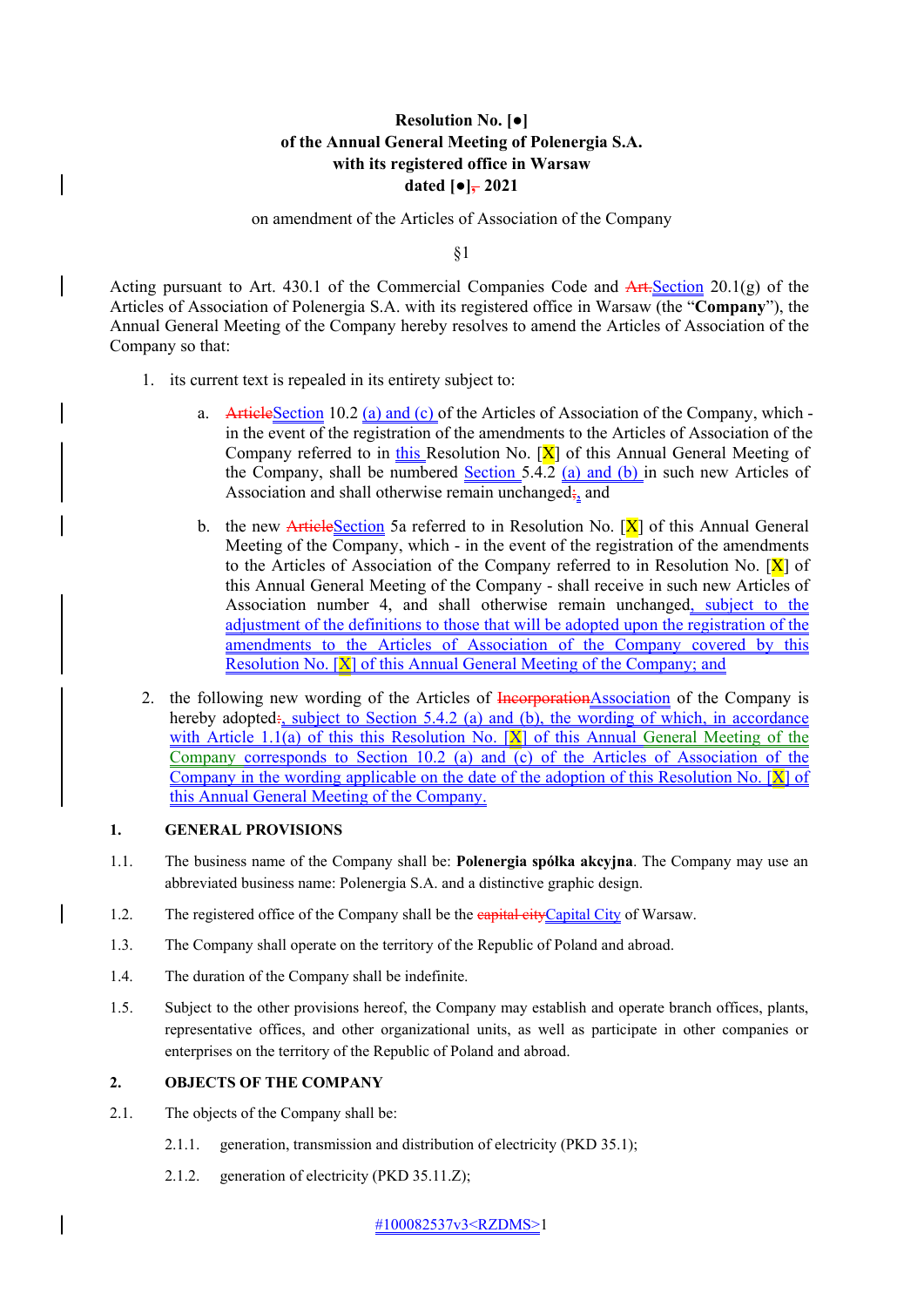- 2.1.3. transmission of electricity (PKD 35.12.Z);
- 2.1.4. distribution of electricity (PKD 35.13.Z);
- 2.1.5. trade of electricity (PKD 35.14.Z);
- 2.1.6. works related to construction of other civil engineering projects not elsewhere classified (PKD 42.99.Z);
- 2.1.7. other construction installation (PKD 43.29.Z);
- 2.1.8. other credit granting (PKD 64.92.Z);
- 2.1.9. buying and selling of own real estate (PKD 68.10.Z);
- 2.1.10. management of real estate on a fee or contract basis (PKD 68.32.Z);
- 2.1.11. activities of head office and holding companies, excluding financial holding companies (PKD 70.10.Z);
- 2.1.12. accounting, bookkeeping and auditing activities; tax consultancy (PKD 69.20.Z);
- 2.1.13. business and other management consultancy activities (PKD 70.22.Z);
- 2.1.14. architectural activities (PKD 71.11.Z);
- 2.1.15. engineering activities and related technical consultancy (PKD 71.12.Z);
- 2.1.16. other research and experimental development on natural sciences and engineering (PKD 72.19.Z);
- 2.1.17. other business support service activities not elsewhere classified (PKD 82.99.Z);
- 2.1.18. other financial service activities, except insurance and pension funding, not elsewhere classified (PKD 64.99.Z);
- 2.1.19. site preparation (PKD 43.12.Z);
- 2.1.20. electrical installation (PKD 43.21.Z);
- 2.1.21. other information service activities, not elsewhere classified (PKD 63.99.Z);
- 2.1.22. manufacture of industrial gases (PKD 20.11.Z);
- 2.1.23. manufacture of gaseous fuels (PKD 35.21.Z);
- 2.1.24. wholesale of fuels and related products (PKD 46.71.Z);
- 2.1.25. wholesale of chemical products (PKD 46.75.Z); and
- 2.1.26. warehousing and storage of fuel gases (PKD 52.10.A).
- 2.2. Should the undertaking of any of the above-mentioned activities require obtaining a permit/license of a relevant authority, the Company shall obtain such permission/license before taking up that activity.

### **3. SHARE CAPITAL AND SHARES**

 $\overline{\phantom{a}}$ 

3.1. The share capital shall amount to PLN 90,887,094 (in words: ninety million, eight hundred and eighty-seven thousand and ninety-four zlotys), and shall be divided into shares with a face value of PLN 2.00 (two zlotys) each, including 2,213,904 A series shares; 2,304,960 B series shares; 515,256 C series shares; 566,064 D series shares; 1,338,960 E series shares; 544,800 F series shares; 683,376 G series shares; 288,000 H series shares; 856,704 I series shares; 3,835,056 J series shares; 1,640,688 K series shares; 3,144,624 L series shares, 182,359 M series shares; 69,922 N series shares, 70,908 O series shares, 89,500 P series shares, 37,560 R series shares, 147,026 S series shares, 125,300 U series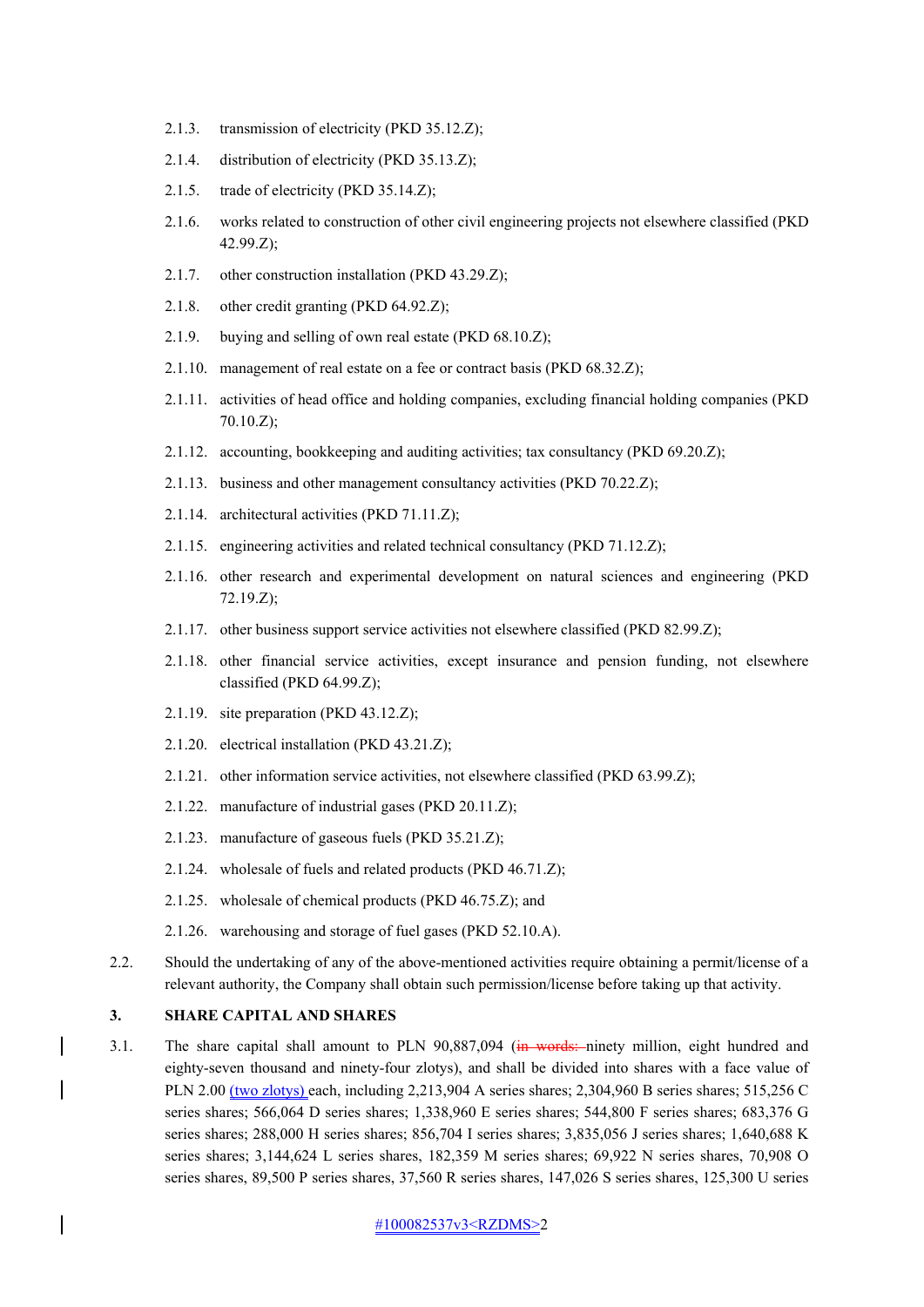shares, 143,200 W series shares, 945,800 T series shares, 1,570,000 Y series shares, and 24,129,580 Z series shares.

- 3.2. The Company may issue registered shares and bearer shares.
- 3.3. The Management Board shall convert the registered shares into bearer shares, at the shareholder's request. Only fully paid-up shares shall be subject to conversion.
- 3.4. The share capital may be increased by issuing new shares or increasing the face value of existing Shares on the terms and conditions specified in a resolution of the General Meeting, adopted in accordance with Section 5.3.1(e).
- 3.5. The shareholders shall have the pre-emption right with respect to acquisition of new shares issued in proportion to the number of Shares they hold.
- 3.6. Shares may be redeemed under a resolution of the General Meeting adopted in accordance with Section 5.3.1(f), with the consent of the shareholder whose Shares are to be redeemed (voluntary redemption). Redemption of Shares shall require a reduction of the share capital. A shareholder shall be entitled to compensation for the redemption of his/her Shares in an amount equal to the value of his/her redeemed Shares determined by a resolution of the General Meeting.

#### **4. AUTHORISED SHARE CAPITAL***[INTENTIONALLY LEFT BLANK]*

- 4.1. The Company's Management Board shall be authorised to increase the Company's share capital through the issuance of up to 21,426,807 (twenty-one million, four hundred and twenty-six thousand and eight hundred and seven) new ordinary bearer shares having the total nominal value of up to PLN 42,853,614 (forty-two million, eight hundred and fifty-three thousand, six hundred and fourteen) (authorised capital) (the "**New Shares**").
- 4.2. Within the authorised capital, based on this approval, the Company's Management Board shall be authorised to make one or several consecutive increases of the Company's share capital. The power of the Company's Management Board to increase the share capital within the authorised capital shall expire three years after the registration, by a registry court having jurisdiction over the Company, of the amendment of the Company's Statutes effected on the basis of this Resolution of the Ordinary General Meeting of the Company No. [●] of [●] 2021.
- 4.3. The Company's Management Board shall have the power to effect increases within the share capital exclusively at the issue price of PLN 47.00 (forty seven) per one New Share (the "**Issue Price**").
- 4.4. Within the share capital the Management Board may issue the New Shares exclusively for cash contributions.
- 4.5. Within each increase of the Company's share capital within the authorised capital the Management Board may, in the best interest of the Company and with the prior consent of the Supervisory Board expressed by a resolution, waive all or some of the pre-emptive rights of the shareholders with respect to the New Shares.
- 4.6. The Management Board shall have the power to decide on any and all issues related with the share capital increase within the authorised capital which have not been regulated in the Statutes; in particular, the Management Board shall have the power to:
	- 4.6.1. determine the number of the New Shares to be issued within each increase of the share capital within the authorised capital;
	- 4.6.2.determine the date(s) as of which the New Shares will participate in the dividend;
	- 4.6.3. determine the detailed rules, dates as well as the terms and conditions of the issuance of the New Shares and the method of offering subscriptions for the New Shares issued by way of public

#100082537v3<RZDMS>3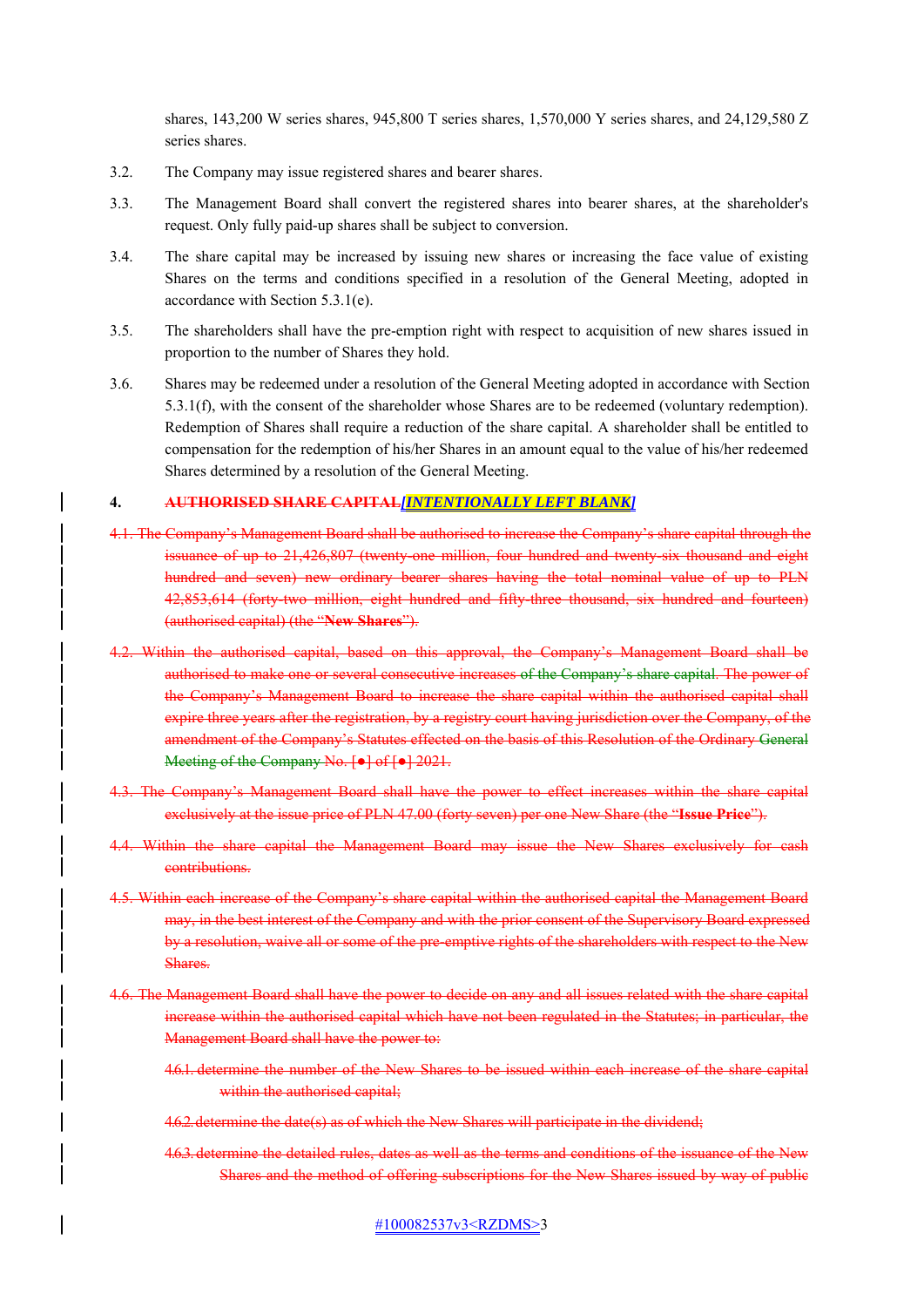offering, including an offering requiring the drafting of a prospectus within the meaning of the Regulation (EU) 2017/1129 or a public offering exempt from the obligation to public a prospectus referred to in Article 1(4) of the Regulation (EU) 2017/1129;

- 4.6.4. conclude underwriting agreements or other agreements guaranteeing the success of the issues of the New Shares:
- 4.6.5.take any actions to dematerialise the New Shares and the rights to the New Shares ("**RTS**"), and to register the New Shares and RTS in the securities depository maintained by the National Depository of Securities (*Krajowy Depozyt Papierów Wartościowych S.A.*) ("**KDPW**"), including to conclude agreements with the KDPW for the registration of the New Shares and the RTS, and to take all the actions required in relation to the seeking of admission and introduction of the New Shares and RTS to trading on the regulated market, including to conclude agreements with the Warsaw Stock Exchange (*Giełda Papierów Wartościowych w Warszawie S.A.*);
- 4.6.6. determine the detailed terms and conditions of subscription for and allotment of the New Shares, including to determine the dates for the opening and the closing of subscriptions for the New Shares, and to establish the rules of subscription for and allotment of the New Shares; provided that, if the Management Board decides, with the consent of the Supervisory Board, to waive the shareholder's pre-emptive rights to the New Shares:
	- (a) within each increase of the share capital within the authorised capital, the Management Board shall be required to allot to all shareholders of the Company, except for Mansa and Brookfield, that hold shares in the Company at the end of a date determined in the resolution of the Management Board (which, for each share capital increase within the authorised capital, will be set as on or about the date of approval of the prospectus prepared in connection with the given issue; the "**Preference Date**"), regardless of the number of the shares in the Company held (jointly, as the "**Eligible Investors**"), which submit correct subscriptions for the New Shares at the Issue Price and provide, in the process of subscribing for the New Shares, information on the number of shares in the Company held at the end of day on the Preference Date, the right of first refusal in terms of the allotment of the New Shares in the number that, after the issuance of the New Shares within the given share capital increase within the authorised capital, will allow such Eligible Investor to maintain the percentage share in the Company's share capital at the same value that such Eligible Investor had at the end of day on the given Preference Date, with the proviso that, if the exercise of the right of first refusal in terms of the allotment of the New Shares results in the Eligible Investor being allotted New Shares in a number that is not an integer, such number will be rounded down to the nearest integer;
	- (b) the Management Board shall not have the power to allot the New Shares to any investors other than the Eligible Investors, Mansa or Brookfield;
	- (c) the total number of shares offered within the first share capital increase within the authorised capital will not be lower than 9,997,300; Mansa will be offered 5,150,211 New Shares within such capital increase; otherwise, in the first or consecutive share capital increases within the authorised capital, the pre-emptive rights/rights of first refusal of Mansa shall be excluded;
	- (d) in all the share capital increases within the authorised capital Brookfield will be offered at least 10,804,185 and no more than 14,361,702 New Shares;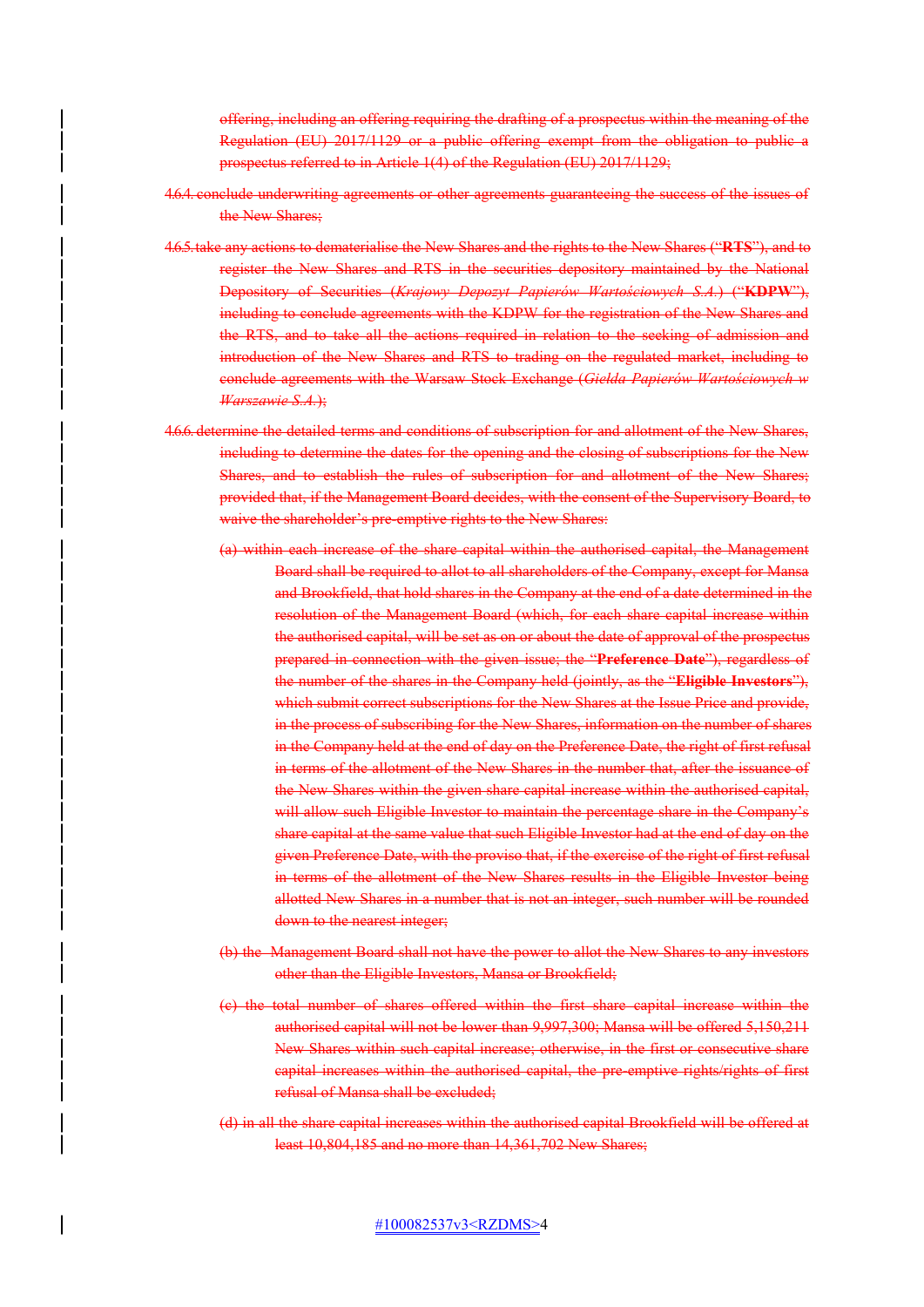- (e) subject to Section 4.6.6(d), any New Shares that are not subscribed for by the Eligible Investors within the specific share capital increases (the "**Unsubscribed Portion**") may only be allotted to the Eligible Investors and Brookfield (i.e. excluding Mansa), in relative proportion to the interest they have declared in relation to the Unsubscribed Portion during the subscription process, provided that the declared interest:
	- 1) in the case of the Eligible Investors may not exceed their respective shareholding percentage(s), and
	- 2) in relation to Brookfield may not exceed joint shareholding percentage of Brookfield and Mansa (as parties acting in concert),

where any remaining unallocated New Shares due to rounding/fractions shall be allocated on a share-by-share-basis starting from the shareholder who declared the largest interest in relation the Unsubscribed Portion to the one who declared the lowest interest until such remaining shares are exhausted.

- 4.7. The determination by the Management Board of the number of the New Shares issued in each of the share capital increases within the authorised capital shall not require the consent of the Supervisory Board, with the proviso that, for the avoidance of doubt, if there is more than one share capital increase within the authorised capital, the Management Board needs to determine the value of each issue in a way that will guarantee that the Eligible Investors will have the opportunity to subscribe for the New Shares in the number allowing each Eligible Investor to maintain the percentage share in the Company's share capital equal to that held by such Eligible Investor at the end of day on the given Preference Date, with the proviso that, if the exercise of the right of first refusal in terms of the allotment of the New Shares results in the Eligible Investor being allotted New Shares in a number that is not an integer, such number will be rounded down to the nearest integer.
- 4.8. A resolution of the Management Board adopted within the authorisation granted by the Statutes shall substitute a resolution of the General Meeting on the increase of the share capital.
- 4.9. The power granted to the Management Board to increase the share capital within the authorised capital shall not prejudice the power of the General Meeting to any ordinary increases of the share capital throughout the time of the exercise of such power by the Management Board.

#### **5. CORPORATE GOVERNANCE**

5.1. Governing bodies

The governing bodies of the Company shall be:

- 5.1.1. the General Meeting;
- 5.1.2. the Supervisory Board; and
- 5.1.3. the Management Board.
- 5.2. General Meeting
	- 5.2.1. Save for GM Reserved Matters, the scope of competencies of the General Meeting shall be limited to those prescribed by Law.
	- 5.2.2. Each Share shall carry the right to one vote at the General Meeting. There are no voting privileges.
	- 5.2.3. General Meeting shall be held at least once a year.
	- 5.2.4. General Meeting may be ordinary or extraordinary.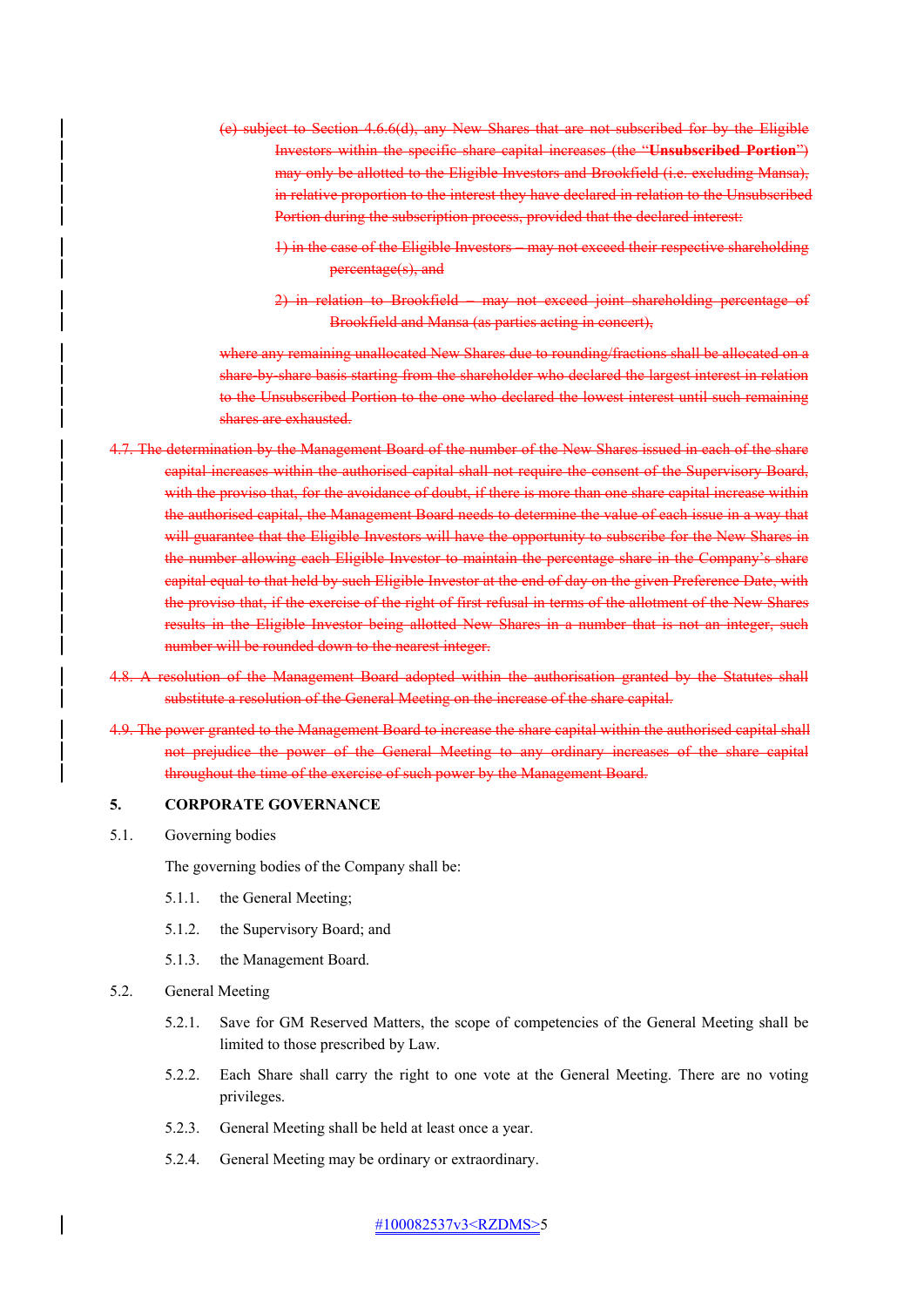- 5.2.5. The Ordinary General Meeting should be held within six months after the end of each financial year.
- 5.2.6. An Extraordinary General Meeting is convened by the Management Board acting at its own initiative or in response to a written motion submitted by the Supervisory Board, a shareholder or shareholders representing at least 1/20 of the share capital. Such motion may be filed in electronic form. If the Management Board has not convened an Extraordinary General Meeting upon request of an authorised shareholder or authorised shareholders or the Supervisory Board within 14 days of delivery of such a request, the Extraordinary General Meeting is convened by the Supervisory Board.
- 5.2.7. The Supervisory Board may also convene an Extraordinary General Meeting when it deems it to be advisable and an Ordinary General Meeting if the Management Board fails to convene the Ordinary General Meeting by the prescribed deadline.
- 5.2.8. Shareholders representing at least a half of the share capital or at least a half of the total votes in the Company may convene an Extraordinary General Meeting.
- 5.2.9. The General Meeting shall be convened by means of an announcement on the Company's website and in the manner specified for communicating current information, pursuant to the provisions of the act of 29 July 2005 on public offering, the conditions governing the introduction of financial instruments to organised trading, and on public companies. The announcement shall be made at least 26 days before the date of the General Meeting. The notice of the General Meeting shall be accompanied by an agenda specifying the business of such meeting and all of the relevant papers and documents.
- 5.2.10. A shareholder or shareholders representing at least 1/20 of the share capital may request certain items be put on the agenda of a General Meeting. Such request should include a justification or a draft resolution regarding the proposed agenda item and shall be submitted to the Management Board not later than 21 days before the specified meeting date. The request should be filed with the Management Board in writing or in electronic form.
- 5.2.11. General Meetings shall be held in Warsaw, and the specific place of the meeting shall be determined in the announcement of convening the General Meeting.
- 5.2.12. The shareholders may participate in the meeting by means of videoconference or similar means of distance communication (*przy wykorzystywaniu środków komunikacji elektronicznej*). The relevant rules for participation in the General Meeting using electronic means of communication shall be set out in the by-laws of the General Meeting or the specific by-laws on the participation in the General Meeting by using electronic means of communication, as the case may be, adopted by the Supervisory Board as an SB Limited Reserved Matter.
- 5.2.13. The General Meeting will adopt its resolutions with a simple majority of votes, unless the provisions of Law require a qualified majority.
- 5.3. GM Reserved Matters
	- 5.3.1. The following matters (jointly the "**GM Reserved Matters**") will require a resolution of the General Meeting:
		- (a) the disposal of the Company's enterprise (*przedsiębiorstwo*) or an organised part thereof (*zorganizowana część przedsiębiorstwa*), or establishment of any Encumbrance thereon; for the avoidance of doubt, this does not include Disposal of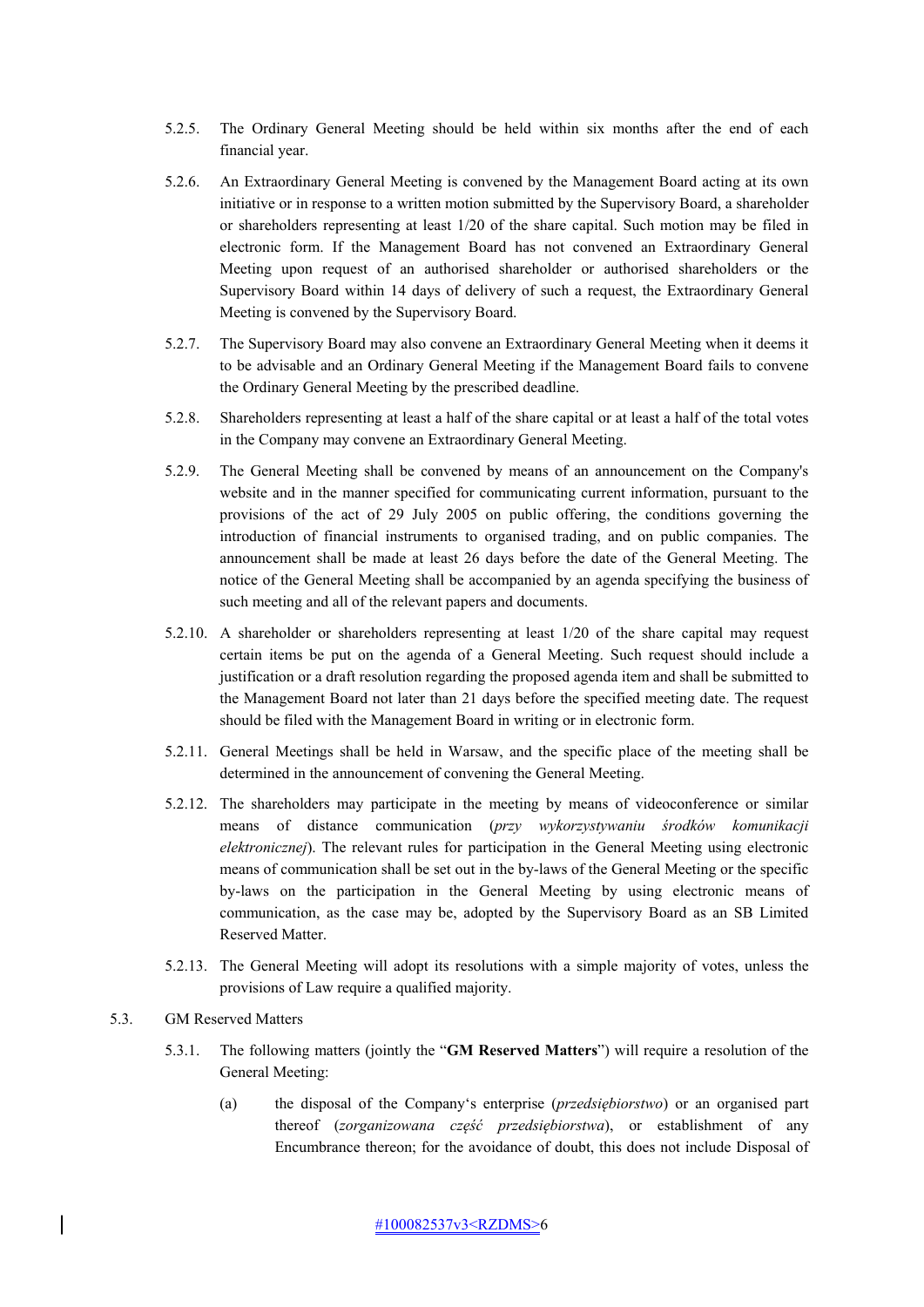shares held by the Company in any Group Companies, which constitutes an SB Reserved Matter as provided for in Section 5.5.1(d);

- (b) material change to the scope of the business activity of the Company (*istotna zmiana przedmiotu działalności*), within the meaning of Article 416 of the Commercial Companies Code;
- (c) liquidation and winding up of the Company and appointment of the Company's liquidator:
- (d) mergers of the Company with other entities, division, and transformation of the Company;
- (e) increase of the Company's share capital;
- (f) decrease of the Company's share capital, redemption of Shares (*umorzenie akcji*) and acquisition of own Shares (*nabycie akcji własnych*);
- (g) issuance of convertible bonds, bonds with pre-emptive rights, subscription warrants, options and other securities convertible into or granting rights to the newly issued Shares;
- (h) amendments to the Statute;
- (i) approving new or amending the existing by-laws of the General Meeting;
- (j) payment of dividend by the Company otherwise than in accordance with the Distribution Policy; and
- (k) approval of the exclusion of a shareholder's pre-emption right pertaining to the  $\overline{\text{New}}$ Sharesnew shares issued in performance of the Authorised Capitalauthorised capital, if the Supervisory Board fails to approve such exclusion-in accordance with Section 4.6 above.
- 5.3.2. Acquisition or disposal by the Company of real estate, perpetual usufruct right or interest in real estate shall not require the consent of the General Meeting.
- 5.4. Supervisory Board
	- 5.4.1. The Supervisory Board of the Company shall consist of eight members appointed for individual three-year terms of office. In the event of the election of Supervisory Board members by voting in groups, in accordance with the provisions of the Commercial Companies Code, the Supervisory Board elected in this manner shall consist of seven members. As long as the Company the Company remains a public company within the meaning of the provisions of the act of 29 July 2005 on public offering, the conditions governing the introduction of financial instruments to organised trading, and on public companies the Supervisory Board of the Company will include two independent members that meet the independence criteria set forth in Article 129.3 of the Act of May 11, 2017 on statutory auditors, audit firms and public supervision; following the loss by the Company of the status of a public company, the Supervisory Board shall consist of six members appointed for individual three-year terms of office.
	- 5.4.2. Members of the Supervisory Board shall be appointed and dismissed in the following manner:
		- (a) shareholder holding shares representing at least 33% of the Company's share capital shall be entitled to appoint and dismiss two members of the Supervisory Board, including its Chairman, by submitting a written declaration to the Company. In the event that more than one shareholder holds shares representing at least 33% of the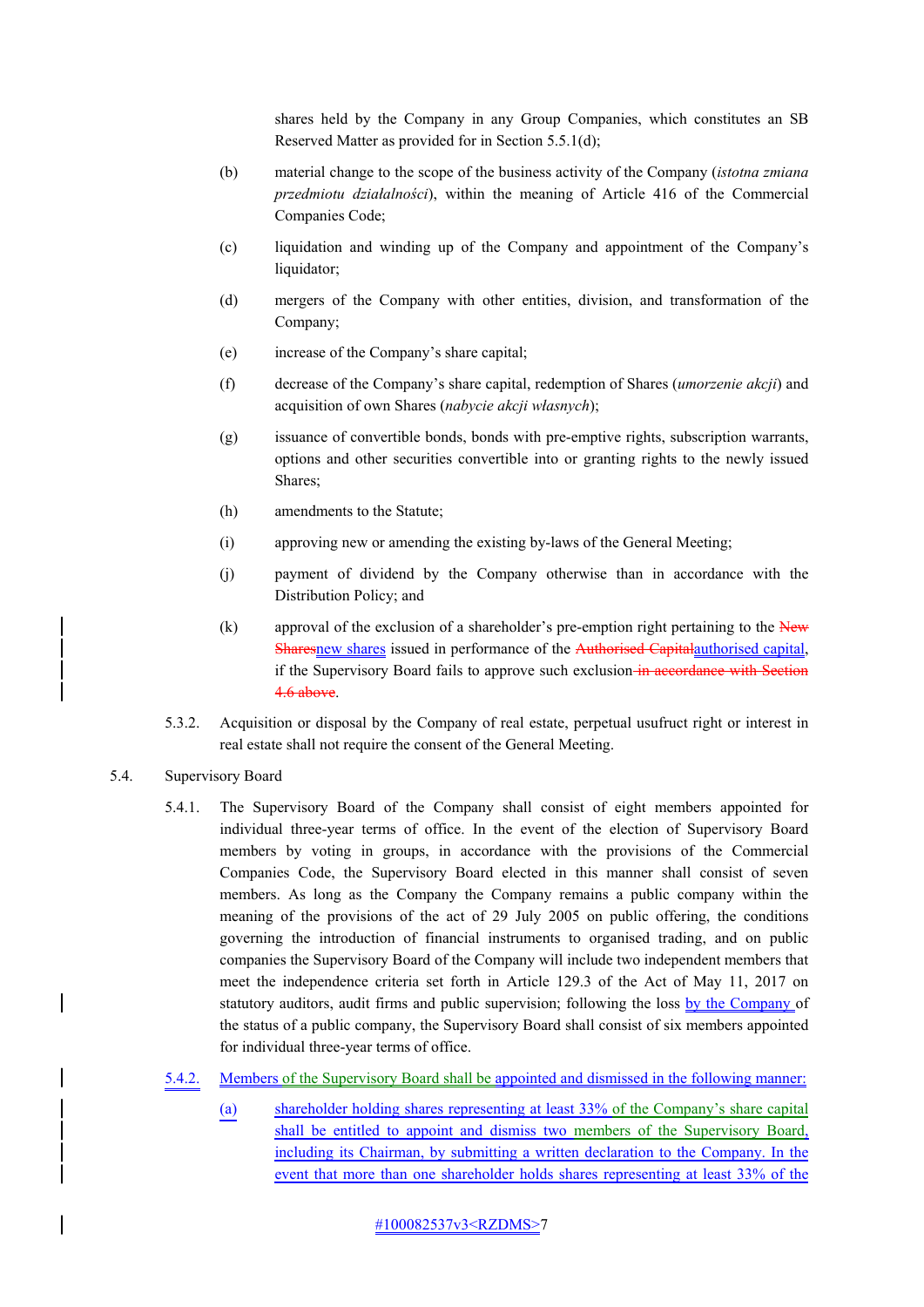Company's share capital, the Chairman of the Supervisory Board shall be appointed by a shareholder that holds the largest stake of shares;

(b) other members of the Supervisory Board shall be appointed and dismissed by the General Meeting.

5.4.2.*[In accordance with paragraph 1.1(a) of this GM resolution]*

(a) *[In accordance with paragraph 1.1(a) of this GM resolution]* (b) *[In accordance with paragraph 1.1(a) of this GM resolution]* (c) *[In accordance with paragraph 1.1(a) of this GM resolution]*

# 5.4.3. *[Intentionally left blank]*

- 5.4.3. Should any shareholder file a motion for group voting on the appointment of the Supervisory Board members at a General Meeting pursuant to Article 385(3) of the Commercial Companies Code, six members of the Supervisory Board will be appointed in the manner set out in Section 5.4.2, and one member of the Supervisory Board will be appointed by the group created in the group voting procedure.
- 5.4.4. The Supervisory Board shall have a Chairperson and a Deputy Chairperson. In case the Chairperson is elected from among Mansa's appointees to the Supervisory Board, the Deputy Chairperson shall be elected from among the appointees of Brookfield and, accordingly, in case the Chairperson is elected from among Brookfield's appointees to the Supervisory Board, the Deputy Chairperson shall be elected from among the appointees of Mansa, provided however that as long as (i) Mansa holds at least 10% of Shares, Mansa's appointees to the Supervisory Board will hold the position of the Chairperson of the Supervisory Board. Neither the Chairperson, nor the Deputy Chairperson shall have any second or casting vote.

#### 5.4.5. *[Intentionally left blank]*

5.4.6. The aforesaid personal rights to appoint, suspend or dismiss a member of the Supervisory Board shall be exercised by way of delivery of a written statement to the Company and shall be effective upon its receipt by the Company, provided that with respect to exercise of appointment rights, the statement is delivered together with the respective declaration of acceptance of a given candidate to being appointed to the Supervisory Board.

#### 5.4.6. *[Intentionally left blank]*

### 5.4.7. *[Intentionally left blank]*

- 5.4.8. Upon appointment, each member of the Supervisory Board will be provided by the Company with an individual email address, maintained at the Company's domain *@polenergia.pl* or such other domain as may be maintained by the Company*.* Such email address shall be the main channel of communication for the Supervisory Board members on any Company-related matters.
- 5.4.9. The Supervisory Board shall perform its duties and carry out its activities in accordance with the by-laws of the Supervisory Board approved by the Supervisory Board as an SB Reserved Matter in accordance with Section 5.5.1(p).
- 5.4.10. The remuneration of the members of the Supervisory Board shall be determined by the General Meeting.
- 5.4.11. Meetings of the Supervisory Board shall be convened and held as and when required, but in any event at least once every calendar quarter.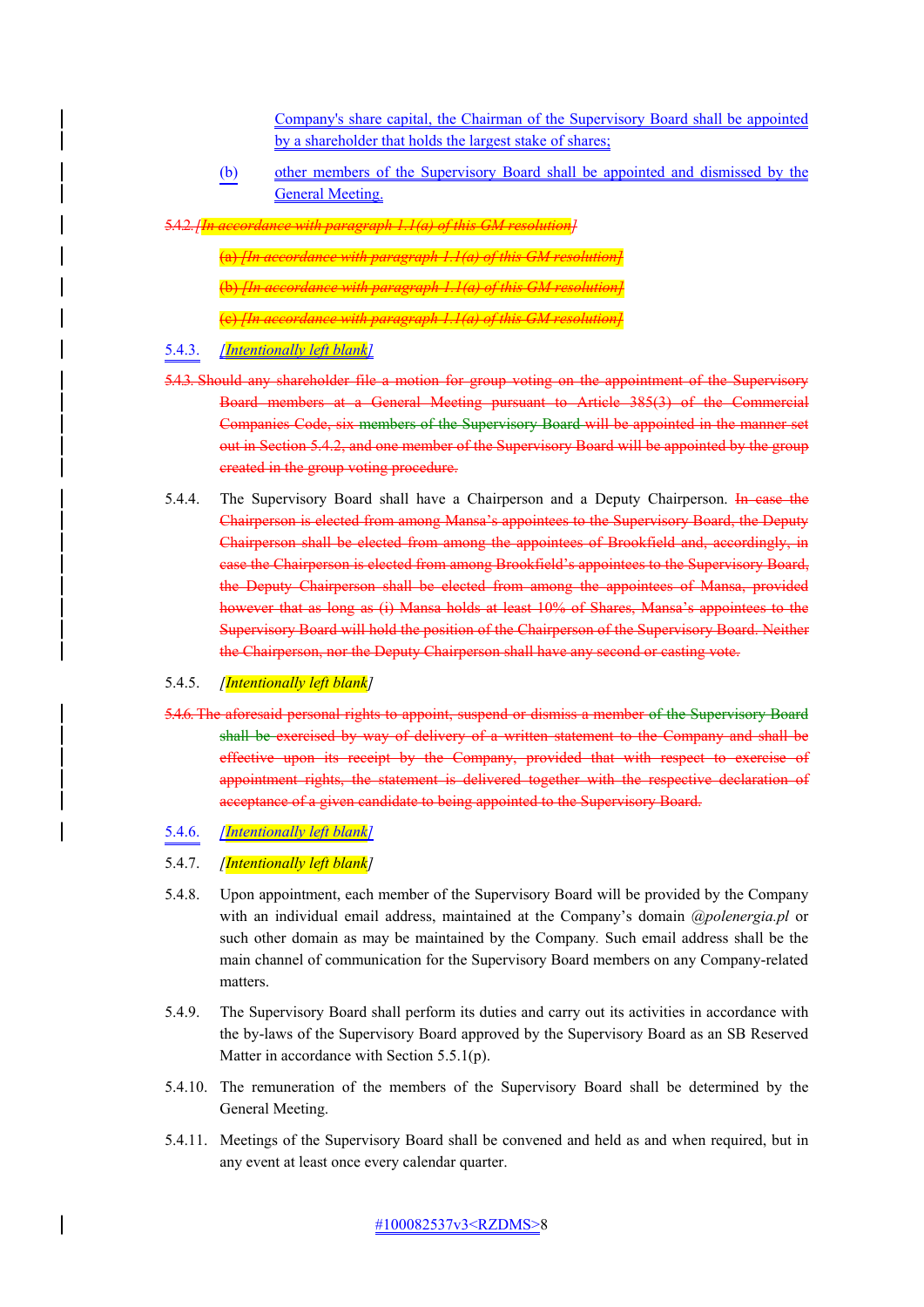- 5.4.12. The Chairperson of the Supervisory Board or the Deputy Chairperson shall convene a meeting of the Supervisory Board at his/her own initiative or at a written request of the Management Board of the Company and/or a member of the Supervisory Board. The meeting should be convened within 2 (two) weeks from the moment of submitting the application.
- 5.4.13. Members of the Supervisory Board shall be notified of the meetings by way of e-mail communication (sent with the request of delivery report option enabled), sent out at least 5 (five) Business Days prior to the given meeting of the Supervisory Board. Shorter notice is allowed, provided that all members of the Supervisory Board are present at the meeting. Notice of the Supervisory Board meeting shall be accompanied by an agenda specifying the business of that meeting and all relevant materials and documentation required for such meeting.
- 5.4.14. Meetings of the Supervisory Board can be held using videoconference or similar means of distance communication (*przy wykorzystywaniu środków komunikacji elektronicznej*) made available by the Company in a manner enabling each participant of the Supervisory Board participating in the meeting to hear one another. Members of the Supervisory Board present at the meeting of the Supervisory Board are required to sign the minutes of the Supervisory Board meeting no later than immediately after the opening of the next meeting of the Supervisory Board. The lack of a signature or the refusal to sign by a member of the Supervisory Board shall be recorded in the minutes by the Chairperson of the Supervisory Board, explaining the circumstances. A member of the Supervisory Board refusing to sign the minutes from the previous meeting of the Supervisory Board in which they participated either directly or by means of remote communication devices, shall be required to submit a written explanation of the refusal to sign. The lack of a signature of a member of the Supervisory Board under the minutes of the meeting shall not have a negative impact on the validity of the resolutions adopted at such meeting. In the case of meetings convened and held with the use of distance communication devices, it shall be assumed that the place of the meeting and the minutes are the place of residence of the Chairperson of the Supervisory Board or, in their absence, the Deputy Chairperson's, if the meeting was held under the chairmanship of the Deputy Chairperson of the Supervisory Board.<sup>1</sup>
- 5.4.15. Resolutions of the Supervisory Board may be adopted by a written vote ordered by the Chairperson or by the Deputy Chairperson in his/her absence, if all members of the Supervisory Board agree to the content of the resolutions or to vote in writing. The date of signing a resolution by the Chairperson or Deputy Chairperson, if the written vote was ordered by the Deputy Chairperson, shall be deemed as the date of the adoption of the resolution.
- 5.4.16. The Supervisory Board will adopt its resolutions with a simple majority of votes.
- 5.5. SB Reserved Matters

 $\overline{\phantom{a}}$ 

- 5.5.1. The following shall fall within the competence of the Supervisory Board and constitute "**SB Reserved Matters**":
	- (a) approval of Business Plan, Annual Budgets and any Ad-Hoc Budgets, as well as any revisions thereto, introducing any changes to or approval of new Required Investment Criteria, and approval of New Ventures;
	- (b) except for (a) transactions related to Qualified Rejected New Ventures and (b) entering into guarantees, suretyships by Polenergia Obrót S.A. in compliance with the

<sup>&</sup>lt;sup>+</sup> wording in line with the current version of the AoA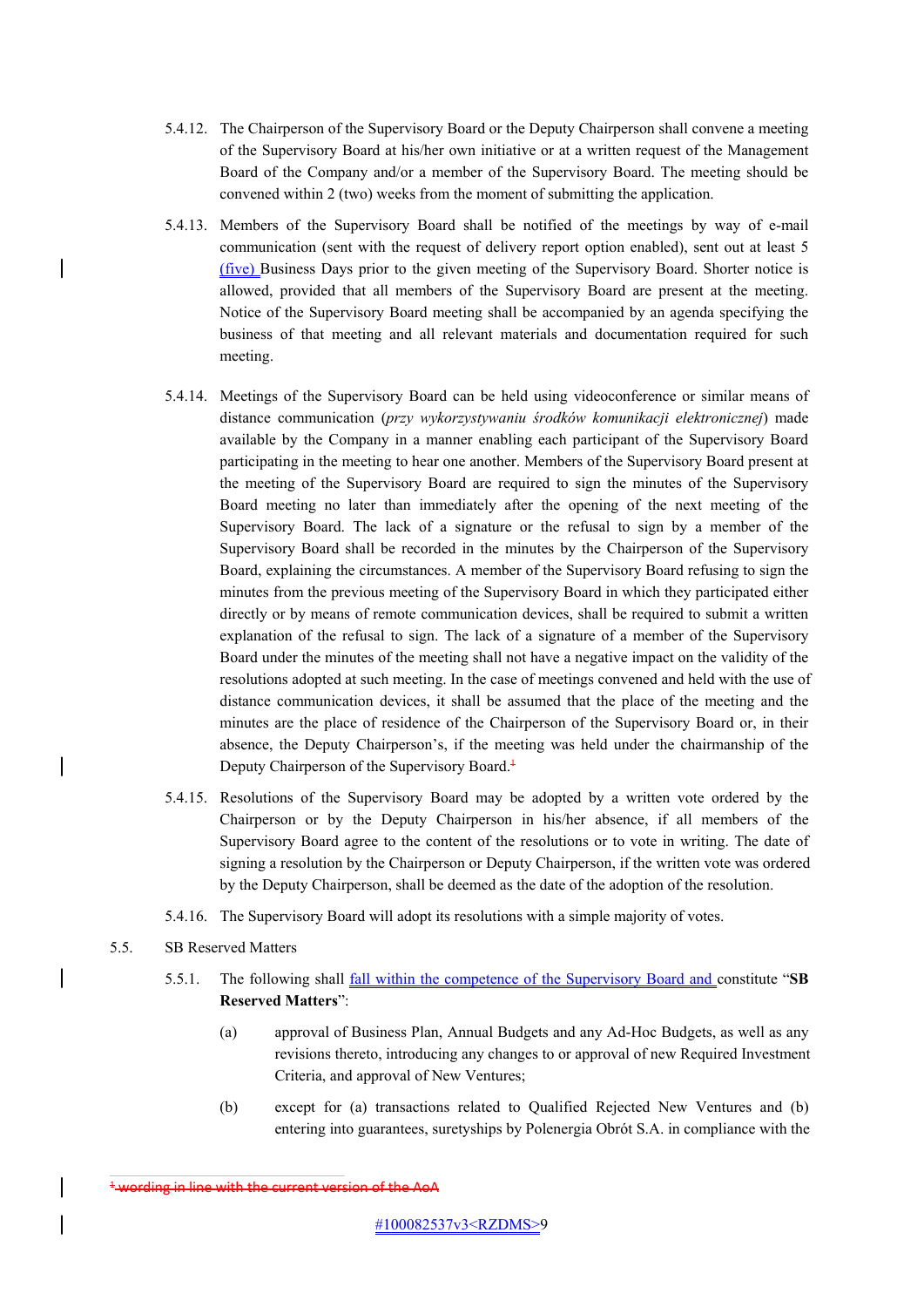Budget and strategy for Trading and Sales operating segment and based on risk mandates and limits approved according to the Risk Management Policy for Polenergia Obrót S.A. currently in force, incurring financial indebtedness (including guarantees and suretyships) or entering into any sale and lease back transactions or any other financing transaction of a one-off or combined value in the current accounting year exceeding EUR 30,000,000, and creating or incurring any Encumbrance over any assets, including shares and other participation rights in connection with such financial transaction(s);

- (c) except for transactions related to Qualified Rejected New Ventures, creating or incurring any other Encumbrance or incurring any other liabilities regarding assets, including shares and other participation rights, in connection with transactions other than those listed in Section 5.5.1(b) above, of a one-off value or a combined value in a current accounting year exceeding EUR 15,000,000;
- (d) except for transactions related to Qualified Rejected New Ventures, acquisitions or Disposal of assets, including acquisitions or Disposals of shares or other participation rights, of a one-off equity value exceeding EUR 30,000,000, or in case the aggregate equity value of all such transactions (irrespective of their individual value) in the current accounting year would exceed EUR 60,000,000, as well as Disposals presented to the Supervisory Board for approval in accordance with Section 5.6.3(d) below;
- (e) execution, termination or amendment of any Material Agreement;
- (f) except for transactions related to Qualified Rejected New Ventures, execution, termination or amendment of any other agreements resulting in expenditures in excess of EUR 15,000,000 calculated: (i) with respect to fixed term contracts – an estimate over the entire term of the agreement, and (ii) with respect to indefinite term contracts – an annual estimate;
- (g) instituting, discontinuing or settling any legal proceedings involving an amount of more than EUR 15,000,000;
- (h) any transactions with a shareholder or a shareholder's Related Party;
- (i) approving remuneration of the members of the Management Board and any changes thereto, including with respect to bonuses, share schemes, or other types of arrangements of similar nature;
- (j) approval of the hedging strategy of the Group and any changes thereto;
- (k) decision to provide shareholder funding otherwise than at the Company's level;
- (l) changes to the Distribution Policy;
- (m) approval of any payment of interim dividend against expected dividend otherwise than in accordance with the Distribution Policy;
- (n) appointing, suspending and dismissing members of the Management Board;
- (o) approving new or amending the existing by-laws of the Management Board or the specific by-laws relating to participation in the Management Board meetings by use of electronic means of communication (*przy wykorzystaniu środków komunikacji elektronicznej*);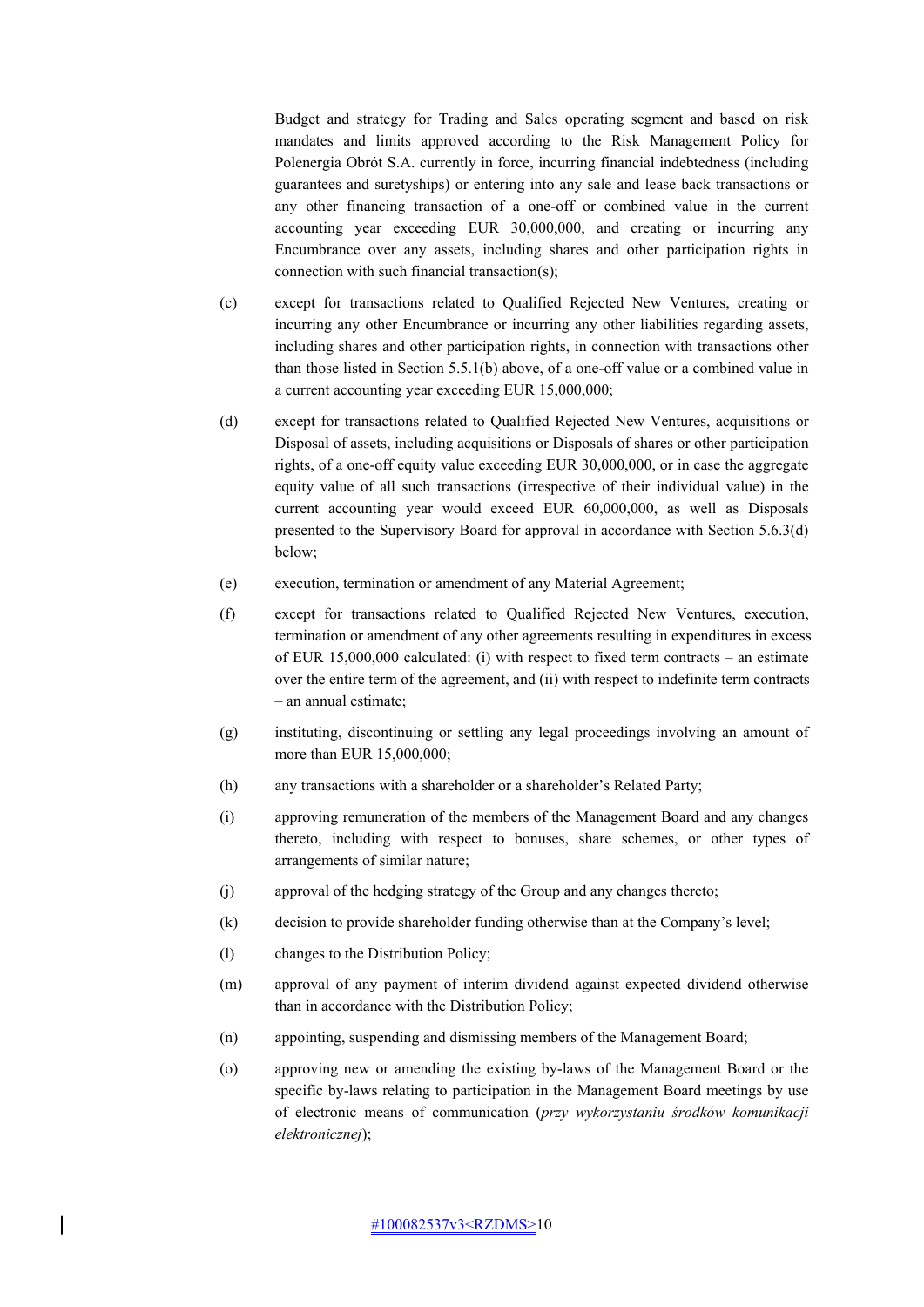- (p) approving new or amending the existing by-laws of the Supervisory Board or the specific by-laws relating to participation in the Supervisory Board meetings by use of electronic means of communication;
- (q) approving the accounting principles, policies, and practices and any changes thereto except for such changes to the accounting principles, policies, and practices that are reasonably requested by the Company's statutory auditor in order to comply with applicable Law or which do not affect the level of profit or reserves available for distribution to the shareholders;
- (r) exercise by a Group Company of a call option in respect of the stake of shares and other participation rights held by a Material Subsidiary Co-Investor in a Material JV;
- (s) exercise by the Company of its voting rights in a Material Subsidiary, at the relevant general meeting, shareholders' meeting or any other appropriate governing body or forum, in respect of matters set out in Section 5.3.1 or in any of the items (a) through (r) of this Section 5.5.1;
- (t) approval of the Alternative Plan with respect to a Material JV, as may be presented by the Management Board;
- (u) effecting any distribution, capital reduction, share redemption or acquisition of own shares which is prohibited by Article 30 of the AIFMD to the extent applicable to any of the shareholders in respect of the Company;
- (v) approval of the exclusion of a shareholder's pre-emption right pertaining to the New Shares issued in performance of the Authorised Capital; and
- (w) appointment of the Valuation Expert.
- 5.5.2. The matters set out in Sections 5.5.1(b) through 5.5.1(v) shall not require any additional approval by the Supervisory Board if and to the extent such matters are specifically provided for in the then current the Annual Budget for the given year, or an applicable Ad-Hoc Budget, approved by the Supervisory Board in accordance with Section 5.5.1(a).
- 5.6. SB Limited Reserved Matters
	- 5.6.1. The following shall fall within the competence of the Supervisory Board and constitute "**SB Limited Reserved Matters**":
		- (a) incurring financial indebtedness or entering into any sale and lease back transactions or any other financing transaction of a one-off value or a combined value in a current accounting year exceeding EUR 75,000,000, and creating or incurring any Encumbrance over any assets, including shares and other participation rights in connection with such financial transaction;
		- (b) incurring any other liabilities (including guarantees and suretyships), or creating or incurring any Encumbrance over any assets, including shares and other participation rights in connection with transactions other than listed in Section 5.6.1(a) above, of a one-off value or a combined value in a current accounting year exceeding EUR 75,000,000;
		- (c) incurring financial indebtedness or entering into transactions that would include Company's financial or other covenants limiting or otherwise restricting the Company in distributing profits to its shareholders in accordance with the Distribution Policy,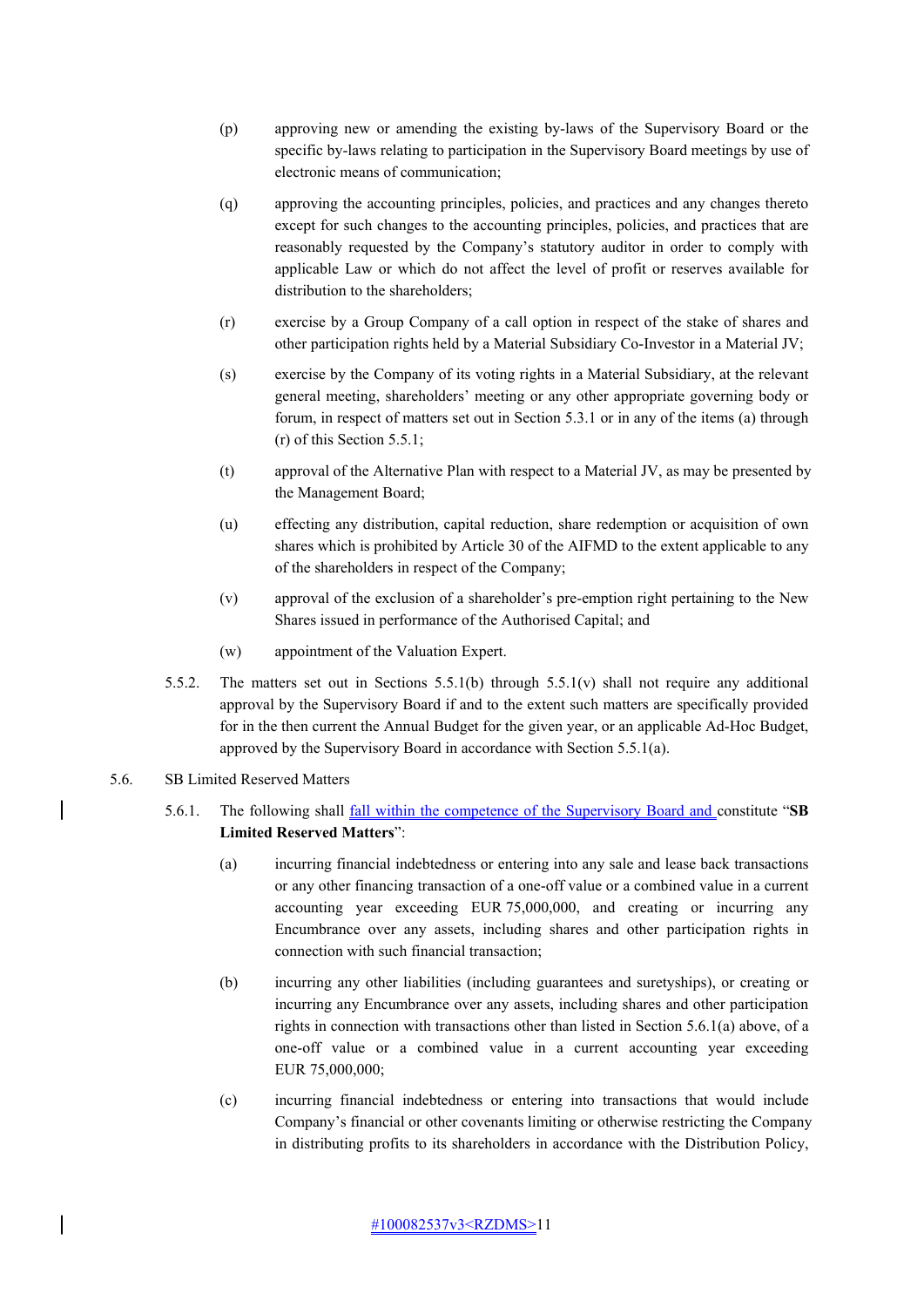including by decreasing what would otherwise be the amount of the Minimum Distribution;

- (d) subject to Section 5.6.3 below, acquisitions or Disposal of assets, including acquisitions or Disposals of shares or other participation rights, of a one-off equity value exceeding EUR 100,000,000;
- (e) any transactions with a shareholder or a shareholder's Related Party;
- (f) decision to provide shareholder funding otherwise than at the Company's level;
- (g) approving the accounting principles, policies, and practices and any changes thereto except for such changes to the accounting principles, policies, and practices that are reasonably requested by the Company's statutory auditor in order to comply with applicable Law or which do not affect the level of profit or reserves available for distribution to the shareholders<sup>[</sup>, provided that this right shall only apply to Mansa and Brookfield;];
- (h) changes to the Distribution Policy, provided that this right shall only apply to Mansa and Brookfield;
- (i) approving new or amending the existing by-laws of the General Meeting or specific by-laws relating to participation in the General Meeting by use of electronic means of communication (*przy wykorzystaniu środków komunikacji elektronicznej*); and
- (j) exercise by the Company of its voting rights in a Material Subsidiary, at the relevant general meeting, shareholders' meeting or any other appropriate governing body or forum, in respect of matters set out in items  $5.6.1(a)$  through  $5.6.1(g)$ .
- 5.6.2. The matters set out in Section 5.6.1 shall not require any additional approval by the Supervisory Board if and to the extent such matters are specifically provided for in the then current Annual Budget for the given year, or an applicable Ad-Hoc Budget, approved by the Supervisory Board in accordance with Section 5.5.1(a) above.
- 5.6.3. If the Supervisory Board, acting in accordance with Section 5.6.1(d) above, does not approve a proposed sale of an asset (including shares in a Group Company) to a *bona fide* third partythird-party purchaser, the other shareholderManagement Board, at the request of members of the Supervisory Board who have voted in favour of the approval of the sale of such asset, may (at its sole discretion) mandate a Fairness Option Provider to conduct an appropriate review into the proposed transaction, including its financial and other relevant terms and conditions, and present a fairness opinion addressed to the Company and the shareholdersSupervisory Board. In such case:
	- (a) the Fairness Opinion Provider shall act with outmost care and professionalism, with the view to conduct appropriate analysis into the relevant asset and the proposed terms of the sale transaction in order to issue its opinion whether the proposed terms of the sale transaction are fair, from a financial point of view, to the Company (or the respective Group Company being the actual seller, as the case may be) ("**Fairness Opinion**");
	- (b) the Fairness Opinion Provider shall present the Company and the shareholdersSupervisory Board with a draft of the Fairness Opinion together with all underlying and supporting valuations, reports and analysis; each of the Company and the shareholdersmembers of the Supervisory Board may present, within two weeks from being presented with the above, its comments and questions thereto;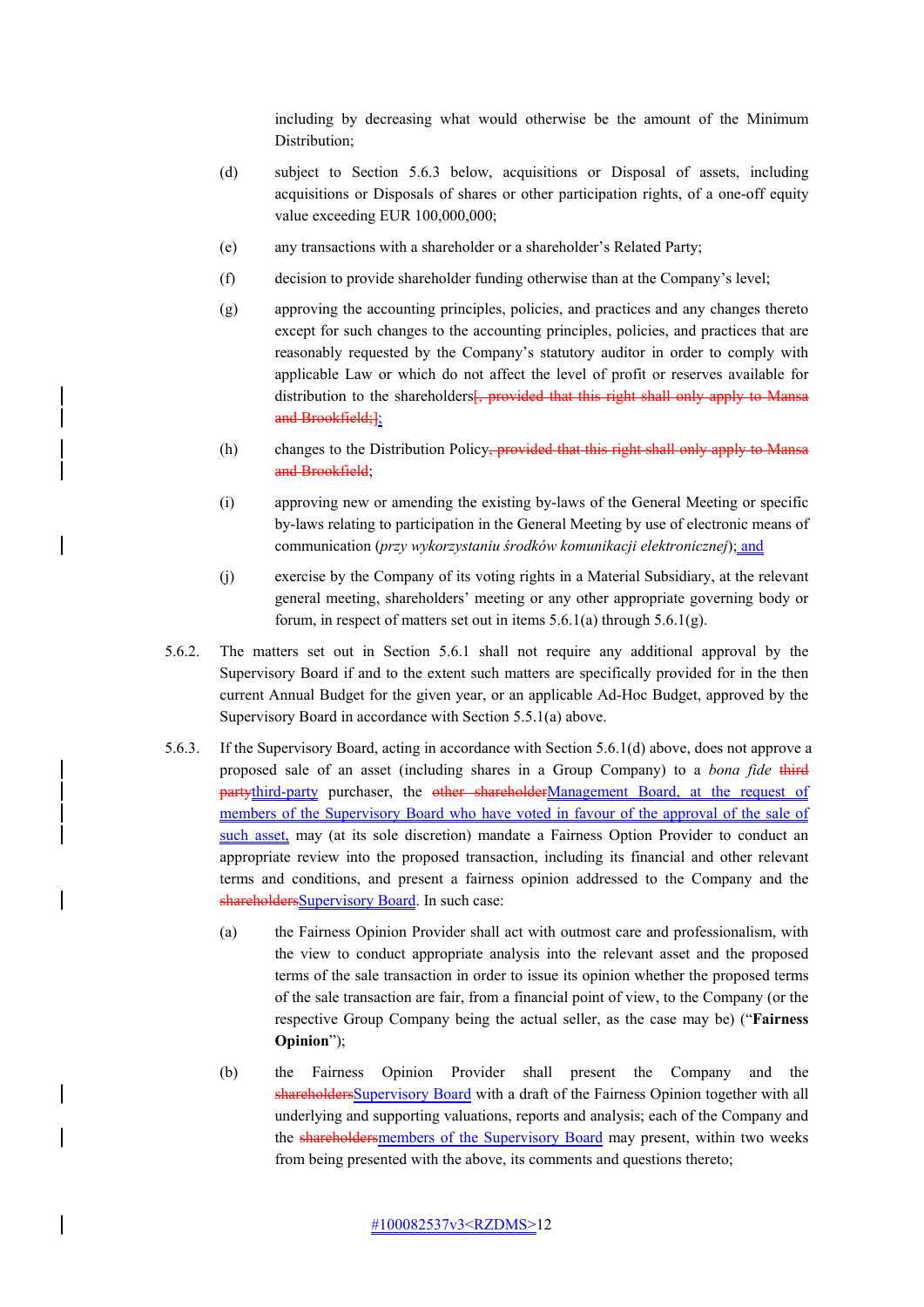- (c) the Fairness Opinion Provider shall address the Fairness Opinion to the Company and to each of the shareholdersSupervisory Board;
- (d) if, following completion of the above procedure, the Fairness Opinion confirms that the proposed terms of the sale transaction are fair, from a financial point of view, to the Company (or the respective Group Company being the actual seller, as the case may be), the matter shall be presented once more to the Supervisory Board for approval, but this time as an SB Reserved Matter, and not an SB Limited Reserved Matter.
- 5.7. Other competencies of the Supervisory Board
	- 5.7.1. In addition to the competencies of the Supervisory Board prescribed by applicable Law and in Sections 5.5.1, 5.6.1 and other provisions of these Statute, the following matters shall require the prior approval of the Supervisory Board by simple majority of votes:
		- (a) granting of any donations or other free-of-charge performances with a value of EUR 50,000 or more, whether in a single transaction or a series of related transactions in an accounting year;
		- (b) execution, termination or amendment of any sponsoring, marketing or other agreements resulting in expenditures of EUR 100,000 or more, whether in a single transaction or a series of related transactions in an accounting year calculated: (i) with respect to fixed term contracts – an estimate over the entire term of the agreement, and (ii) with respect to indefinite term contracts – an annual estimate;
		- (c) execution, termination or amendment of any advisory, consultancy or similar agreements resulting in expenditures of a combined value in a current accounting year of EUR 200,000 or more calculated: (i) with respect to fixed term contracts – an estimate over the entire term of the agreement, and (ii) with respect to indefinite term contracts – an annual estimate;
		- (d) except for transactions related to Qualified Rejected New Ventures, incurring financial indebtedness or entering into any sale and lease back transactions or any other financing transaction of a one-off value or a combined value in a current accounting year exceeding EUR 5,000,000, and creating or incurring any Encumbrance over any assets, including shares and other participation rights in connection with such financial transaction;
		- (e) except for transactions related to Qualified Rejected New Ventures, incurring any other liabilities (including guarantees and suretyships), or creating or incurring any Encumbrance over any assets, including shares and other participation rights in connection with transactions other than listed in Section 5.7.1(d) above, of a one-off value or a combined value in a current accounting year exceeding EUR 3,000,000;
		- (f) acquisitions or Disposals of assets, including acquisitions or Disposals of shares or other participation rights, of an equity value exceeding EUR 1,000,000;
		- (g) except for transactions related to Qualified Rejected New Ventures, execution, termination or amendment of any other agreements resulting in expenditures in excess of EUR 1,000,000, calculated: (i) with respect to fixed term contracts – an estimate over the entire term of the agreement, and (ii) with respect to indefinite term contracts – an annual estimate;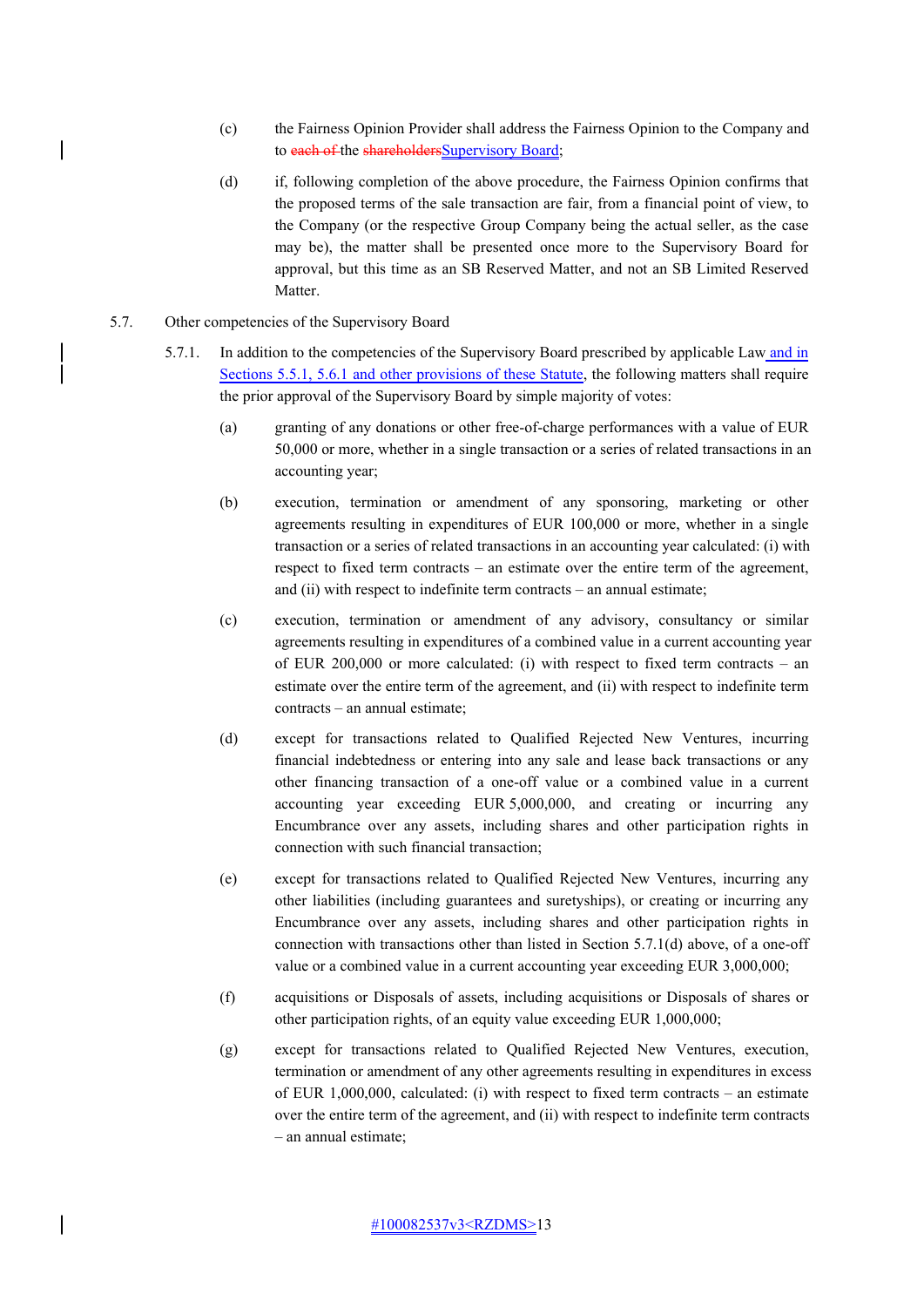- (h) instituting, discontinuing or settling any court or out-of-court proceedings involving an amount of more than EUR 500,000;
- (i) exercise by the Company of its voting rights in a Material Subsidiary, at the relevant general meeting, shareholders' meeting or any other appropriate governing body or forum, in respect of matters set out in 5.7.1(a) through 5.7.1(h); and
- (j) exercise by the Company or its representatives of other corporate rights in a Material JV in relation to the reserved matters granted to the Group Company or its representatives in the relevant corporate documents, shareholders' or similar agreements relating to such Material JV and which would not otherwise constitute SB Reserved Matters.
- 5.7.2. The matters set out in Sections 5.7.1 shall not require any additional approval by the Supervisory Board if and to the extent such matters were specifically provided for in the then current Annual Budget for the given year, or an applicable Ad-Hoc Budget, approved by the Supervisory Board in accordance with Section 5.5.1(a) above.
- 5.8. Supervisory Board Member Conflict

Each member of the Supervisory Board shall disclose to the Company and to other Supervisory Board members any conflict of interests they might have with the Company or any other Group Company immediately, but in any case no later than on the next Business Day, upon becoming aware of such conflict and shall refrain from participating in any meetings, discussions and/or voting in relation to such conflicted matter. The above shall not apply with respect to Group Company's dealings with any of the shareholders and their respective Affiliates.

- 5.9. Audit Committee and other committees
	- 5.9.1. The Audit Committee shall operate within the Supervisory Board as long as the Company is a public company pursuant to the provisions of the act of 29 July 2005 on public offering, the conditions governing the introduction of financial instruments to organised trading, and on public companies.
	- 5.9.2. The Audit Committee shall consist of three members including the independent members of the Supervisory Board referred to in Section 5.4.1.
	- 5.9.3. The rules of the Audit Committee shall determine in detail the manner of operation of this Committee. The rules of the Audit Committee shall be adopted by the Supervisory Board.
	- 5.9.4. The Supervisory Board may create other committees and determine the rules and scope of competence of such committees by way of a resolution.
- 5.10. Management Board
	- 5.10.1. The Management Board of the Company shall consist of one or more members, appointed for a three-year joint term of office, subject to Sections  $5.11.2(a)$  and  $5.11.2(b)$ , including the President of the Management Board and the Vice-President of the Management Board (in case of multi-member Management Board).
	- 5.10.2. Subject to Section 5.11, members of the Management Board shall be appointed, suspended and dismissed by the Supervisory Board (as an SB Reserved Matter). The Supervisory Board shall decide upon the number of members to be appointed to the Management Board for a given term of office.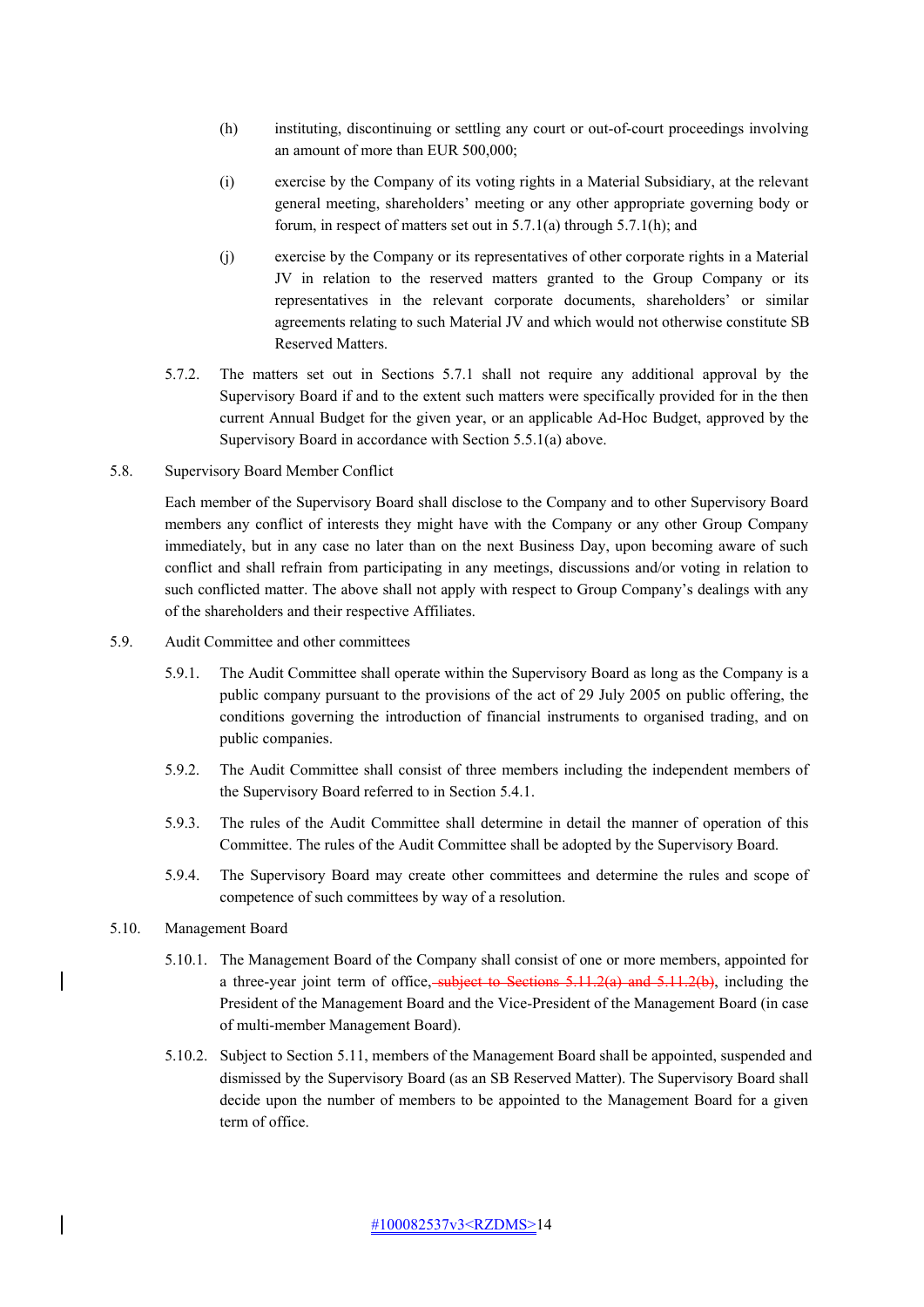- 5.10.3. The Company shall be represented *vis-à-vis* third parties by two members of the Management Board acting jointly, or a member of the Management Board acting jointly with a commercial proxy (*prokurent*).
- 5.10.4. The President of the Management Board shall manage the work of the Management Board, convene and chair the meetings of the Management Board, set the agenda of the meetings, order written voting on the terms and conditions set out in the Management Board's by-laws and coordinate the activities of individual members of the Management Board in accordance with the responsibilities entrusted thereto under the Management Board's by-laws.
- 5.10.5. The Management Board will run the day-to-day operations of the Company, including making decisions and contracting obligations within the Ordinary Course of Business. Any and all matters relating to running the Company and not reserved under the Law or these StatutesStatute for the powers of the Supervisory Board or the General Meeting shall be the competence of the Management Board.
- 5.10.6. Matters falling outside of the Ordinary Course of Business need to be approved by a resolution of the Management Board.
- 5.10.7. Resolutions of Management Board may be adopted provided that all Management Board members have been duly notified of a Management Board meeting. Resolutions of the Management Board shall be passed by an absolute majority of votes; in case of equal votes, the President of the Management Board shall have a prevailing the casting vote, subject to **Section 5.11.4.**
- 5.10.8. The Management Board may adopt resolutions without convening a meeting by means of a written vote if all members of the Management Board have agreed to such resolutions and have been informed about the content of the draft resolutions.
- 5.10.9. Meetings of the Management Board can be held using videoconference or similar means of distance communication (*przy wykorzystywaniu środków komunikacji elektronicznej*) provided by the Company in a manner that enables all members of the Management Board participating in such meeting to hear one another. Members of the Management Board present at the meeting of the Management Board shall be required to sign the minutes of the meeting of the Management Board no later than immediately after the opening of the next meeting of the Management Board. The lack of a signature or refusal to sign by a member of the Management Board shall be recorded by the President of the Management Board in the minutes, explaining the circumstances. A member of the Management Board refusing to sign the minutes of the previous Management Board meeting in which they participated, whether directly or by means of remote communication devices, shall be required to submit a written explanation of the refusal to sign. The lack of a Management Board member's signature on the minutes of the meeting shall have no negative impact on the validity of the resolutions adopted at such meeting. In the case of a meeting convened and held by means of remote communication devices, it shall be assumed that the place of residence of the President of the Management Board shall be the place of holding the meeting and preparing the minutes. $\frac{2}{3}$
- 5.10.10. The remuneration of the Management Board members shall be determined by the Supervisory Board, in accordance with Section 5.5.1(i).
- 5.10.11. The Management Board shall perform its duties and carry out its activities in accordance with the Management Board by-laws approved by the Supervisory Board as an SB Reserved Matter.

<sup>&</sup>lt;sup>2</sup> wording in line with the current version of the AoA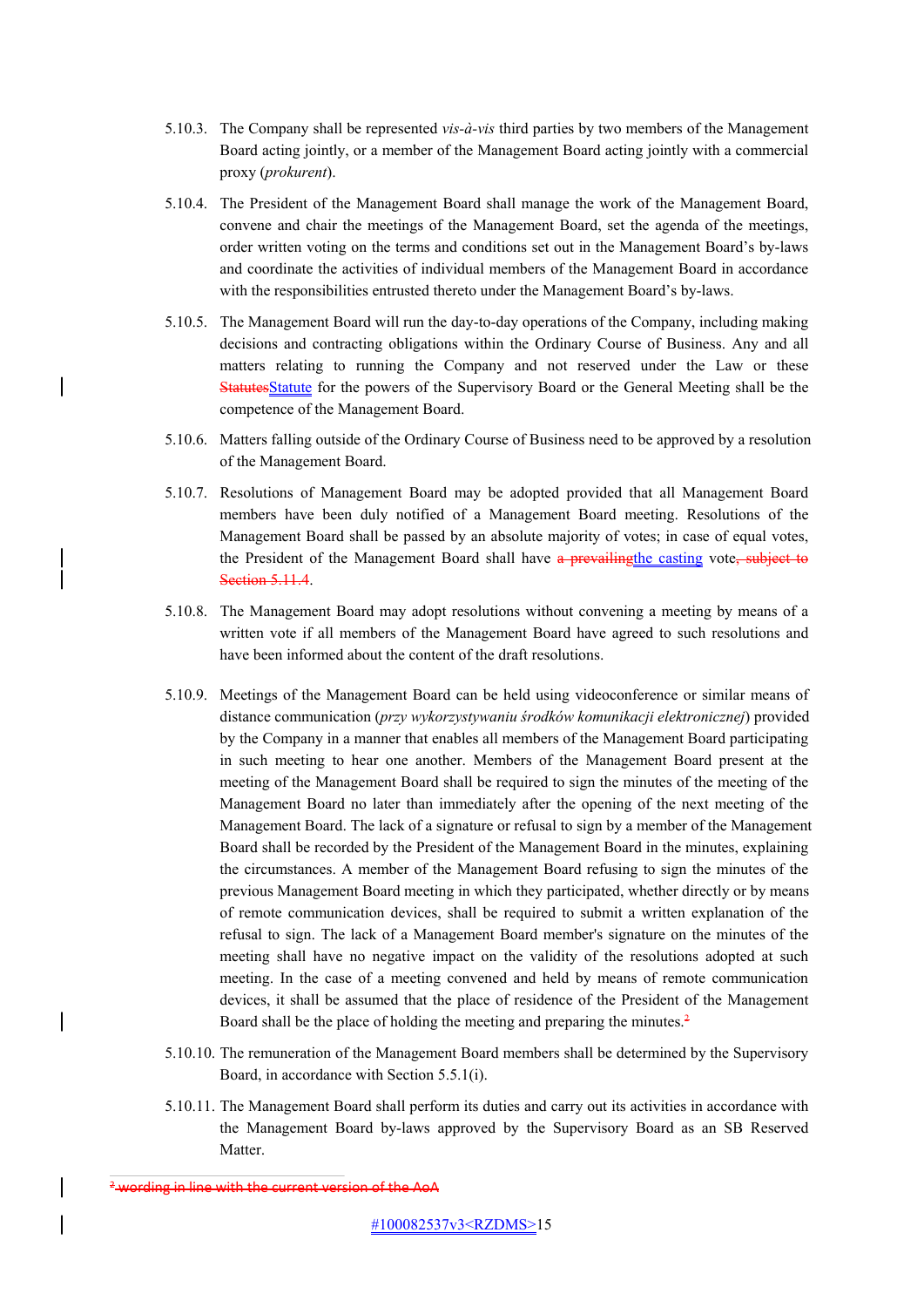5.11. Appointment Deadlock

 $\overline{\phantom{a}}$ 

 $\overline{\phantom{a}}$ 

- 5.11.1. In the event the Supervisory Board fails to adopt a proposed resolution relating to the appointment of the Management Board for a new joint three-year term of office following expiry of the mandates of the then current Management Board members due to lapse of their joint three-year term of office despite the required quorum being present at the meeting and despite the meeting being adjourned for at least one week and the matter being put into vote for a second time at such adjourned meeting or such resolution was not adopted due to lack of the required quorum at two subsequent formally convened meetings ("**Appointment Deadlock**") each of the shareholders may notify the other and the Company, stating that it considers that a Material Appointment Deadlock has occurred ("**Appointment Deadlock Notice**").
- 5.11.2. *[Intentionally left blank]*
- 5.11.3. *[Intentionally left blank]*
- 5.11.4. *[Intentionally left blank]*

## **6. ACCOUNTING AND REPORTING**

- 6.1. The financial year of the Company shall be the calendar year.
- 6.2. The Company prepares its consolidated financial statements and stand-alone financial statements in accordance with accounting principles, policies, and practices as approved by the Supervisory Board.
- 6.3. The Management Board shall be required to prepare and submit to the Supervisory Board, within 4 (four) months after the end of the financial year, after verification by the certified auditors indicated by the Supervisory Board, a balance sheet as at the last day of the year, a profit and loss account, a cash flow statement and additional information, as well as an accurate written report on the Company's operations in the previous financial year.
- 6.4. Within the scope permitted by  $\frac{lawLaw}{lawLaw}$  and within the scope determined under a resolution of the Supervisory Board, the Management Board shall prepare monthly reports and provide such to all members of the Supervisory Board within 28 (twenty-eight) days of the end of each calendar month.
- 6.5. If the Management Board publishes a current report regarding any extraordinary changes in the financial or legal situation of the Company or significant breaches of contracts to which the Company is a party, in accordance with the regulations on trading in securities on the regulated market, the Management Board shall be required to immediately inform the Supervisory Board of such circumstances.
- 6.6. The Management Board will present the Annual Budget for the given financial year to the Supervisory Board for approval no later than 15 (fifteen) days before the end of the year preceding a given year.

## **7. DISTRIBUTION POLICY**

- 7.1. To the extent permitted by Law, the Group Companies' profits shall be distributed in line with the Distribution Policy adopted by the Management Board and approved by the Supervisory Board.
- 7.2. The Management Board may decide on payment of an interim dividends to the shareholders against dividend expected as at the end of the financial year if the Company has sufficient funds to make such distribution. Each payment of an interim dividends against expected dividend shall require the approval of the Supervisory Board adopted as an SB Reserved Matter in accordance with Section 5.5.1(m).

#### **8. FUNDS AND FUNDING**

8.1. The Company may form the following capitals, provisions and special-purpose funds: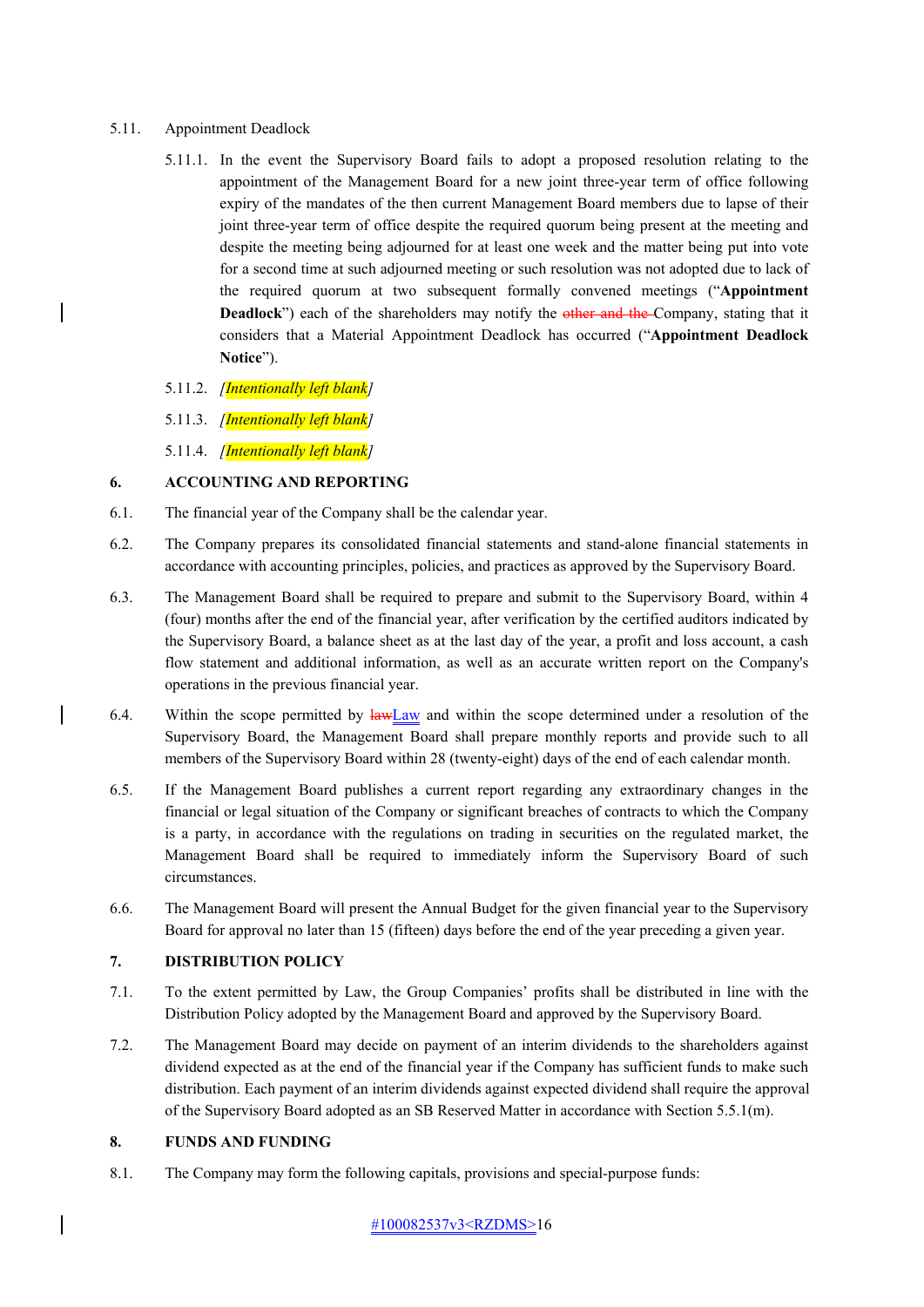- 8.1.1. share capital;
- 8.1.2. supplementary capital;
- 8.1.3. revaluation reserve;
- 8.1.4. reserve capital to finance a share capital increase using the Company's funds,
- 8.1.5. technical provisions,
- 8.1.6. reserve capital to finance the payment of interim dividends against an expected dividend, which may be disposed of by the Management Board for that purpose; and
- 8.1.7. prevention fund.

 $\overline{\phantom{a}}$ 

 $\overline{\phantom{a}}$ 

8.2. The supplementary capital account is set up to cover losses and to be earmarked for other purposes pursuant to the provisions of Law. At least 8% of the profit for a given financial year shall be transferred to then supplementary capital account until this capital account is at least equal to one-third of the share capital.

#### **9. DEFINITIONS AND INTERPRETATION**

9.1. In addition to the meanings specified elsewhere in this these Statute, the following capitalised words and expressions have the following meanings when used in thisthese Statute:

| 9.1.1. | "Ad Hoc Budget"    | means any change of or addition to the Annual Budget, whether in<br>the form of full revised Annual Budget or as a supplementary<br>project-specific budget.                                                                                                                                                                                                                                                                                                                                                                                               |
|--------|--------------------|------------------------------------------------------------------------------------------------------------------------------------------------------------------------------------------------------------------------------------------------------------------------------------------------------------------------------------------------------------------------------------------------------------------------------------------------------------------------------------------------------------------------------------------------------------|
| 9.1.2. | "Affiliate"        | of a person means any person, directly or indirectly, through one or<br>more intermediaries, Controlling, Controlled by or under common<br>Control with such person; except, in the case of the Brookfield,<br>entities, such as Brookfield Public Securities Group LLC, Oaktree<br>Capital Group, LLC, Atlas OCM Holdings, LLC and their<br>respective subsidiaries, that are required under applicable Laws or<br>bona fide internal rules to operate behind an "information wall"<br>from Brookfield, shall not be considered Affiliates of Brookfield. |
| 9.1.3. | "AIFMD"            | means Directive 2011/61/EU of the European Parliament and of the<br>Council of 8 June 2011 on Alternative Investment Fund Managers<br>and amending Directives 2003/41/EC and 2009/65/EC and<br>Regulations (EC) No. 1060/2009 and (EU) No. 1095/2010.                                                                                                                                                                                                                                                                                                      |
| 9.1.4. | "Alternative Plan" | means a course of action that may be formally proposed and<br>presented by the Management Board to the Supervisory Board, in a<br>situation where the Management Board becomes aware that a<br>Group Company may exercise a call option with respect to the<br>entire stake of shares and other participation rights held by a<br>Material Subsidiary Co-Investor in a Material JV.                                                                                                                                                                        |
| 9.1.5. | "Annual Budget"    | means any annual budget of the Company and the Group prepared<br>and approved in respect of a given financial year of the Company.                                                                                                                                                                                                                                                                                                                                                                                                                         |
| 9.1.6. | "Brookfield"       | means BIF IV Europe Holdings Limited, a private limited company<br>duly incorporated and existing under English law, with its<br>registered office in London, address: Level 25, One Canada Square,<br>Canary Wharf, London, the United Kingdom, E14 5AA, registered<br>with the Registrar of Companies for England and Wales under                                                                                                                                                                                                                        |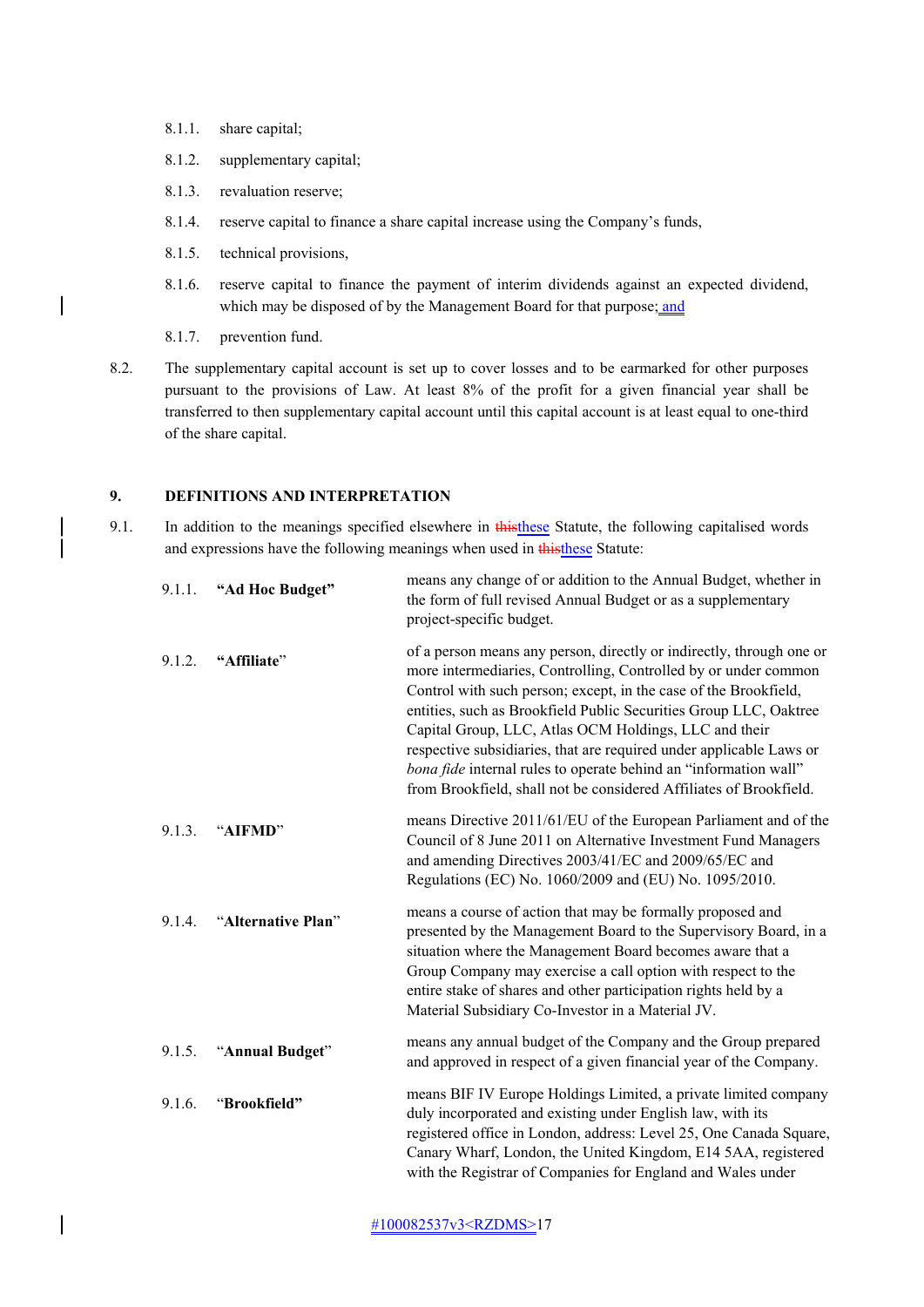|        |                                       | company No. 12903059, as well as its legal successors.                                                                                                                                                                                                                                                                                                                                                                                                                                                                                                                                                                                                                                                                                                                                                                                                                                                                                                                                                                                                                                                                                                    |
|--------|---------------------------------------|-----------------------------------------------------------------------------------------------------------------------------------------------------------------------------------------------------------------------------------------------------------------------------------------------------------------------------------------------------------------------------------------------------------------------------------------------------------------------------------------------------------------------------------------------------------------------------------------------------------------------------------------------------------------------------------------------------------------------------------------------------------------------------------------------------------------------------------------------------------------------------------------------------------------------------------------------------------------------------------------------------------------------------------------------------------------------------------------------------------------------------------------------------------|
| 9.1.7. | "Business Day"                        | means any day other than a Saturday or Sunday on which banks are<br>normally open for general banking business in Warsaw, Poland and<br>London, the United Kingdom.                                                                                                                                                                                                                                                                                                                                                                                                                                                                                                                                                                                                                                                                                                                                                                                                                                                                                                                                                                                       |
| 9.1.8. | "Business Plan"                       | means any long-term business plan relating to the operations of the<br>Company and the Group.                                                                                                                                                                                                                                                                                                                                                                                                                                                                                                                                                                                                                                                                                                                                                                                                                                                                                                                                                                                                                                                             |
| 9.1.9. | "Commercial Companies<br>Code"        | means the Act of 15 September 2000 – Polish Companies Code (in<br>Polish: ustawa z dnia 15 kwietnia 2000 r. Kodeks Spółek<br>Handlowych, uniform text, Polish Journal of Laws of 2020, item<br>1526, as amended).                                                                                                                                                                                                                                                                                                                                                                                                                                                                                                                                                                                                                                                                                                                                                                                                                                                                                                                                         |
|        | 9.1.10. "Control"                     | means, in relation to a person, the ability of a person to ensure that<br>the activities and business of such person are conducted in<br>accordance with the wishes of such person; a person shall be<br>deemed to have Control of a person if that person (directly or<br>indirectly) possesses or is entitled to acquire the majority of the<br>issued share capital of the person or to exercise the majority of the<br>voting rights in such person(including, without limitation, through a<br>power of attorney, transfer of voting rights, contract, by virtue of<br>being or controlling the general partner, managing member,<br>manager, board of managers or board of directors, by virtue of<br>beneficial ownership or by control over a majority of the economic<br>interest or otherwise) or has the right to receive the majority of the<br>income of the person or any distribution by it of its income or the<br>majority of its assets in the case of its winding-up or is entitled to<br>appoint a majority of members of any governing body of such<br>person, and "Controlled" and "Controlling" shall be construed<br>accordingly. |
|        | 9.1.11. "Disposal"                    | means, in respect of any asset (including shares, subscription<br>warrants, convertible bonds or other participation rights), a sale or<br>any other disposal, on any basis whatsoever, including in particular<br>by way of donation, exchange, datio in solutum, assignment, or any<br>other transfer; "Dispose of" shall be construed accordingly.                                                                                                                                                                                                                                                                                                                                                                                                                                                                                                                                                                                                                                                                                                                                                                                                     |
|        | 9.1.12. "Distribution Policy"         | means a policy relating to distribution of profits by the Group<br>Companies.                                                                                                                                                                                                                                                                                                                                                                                                                                                                                                                                                                                                                                                                                                                                                                                                                                                                                                                                                                                                                                                                             |
|        | 9.1.13. "Encumbrance"                 | means an ordinary, financial or registered pledge, tax lien, an<br>mortgage, servitude, or any other limited rights in rem, (fiduciary)<br>transfer of title, retention of title, option, right of first refusal or<br>another priority right, attachment by writ of execution, rights<br>arising out of an agreement or any other rights or claims,<br>alternatively encumbrances obliging to perform a legal transaction<br>that arose out of the provisions of an agreement (including but not<br>limited to on the basis of articles of association or a partnership<br>agreement) unilateral statement of will, decision, order or judgment<br>of a public authority, by virtue of the law or as the result of another<br>legal event, or any other encumbrance or right resulting in the same,<br>as may be performed by a third party; the term 'to Encumber' must<br>be interpreted accordingly.                                                                                                                                                                                                                                                  |
|        | 9.1.14. "Fairness Option<br>Provider" | means the relevant entity belonging to one of the following<br>reputable banking, investment banking or financial advisory<br>groups: Goldman Sachs, Morgan Stanley, UBS, JPMorgan Chase,                                                                                                                                                                                                                                                                                                                                                                                                                                                                                                                                                                                                                                                                                                                                                                                                                                                                                                                                                                 |

#100082537v3<RZDMS>18

 $\big|$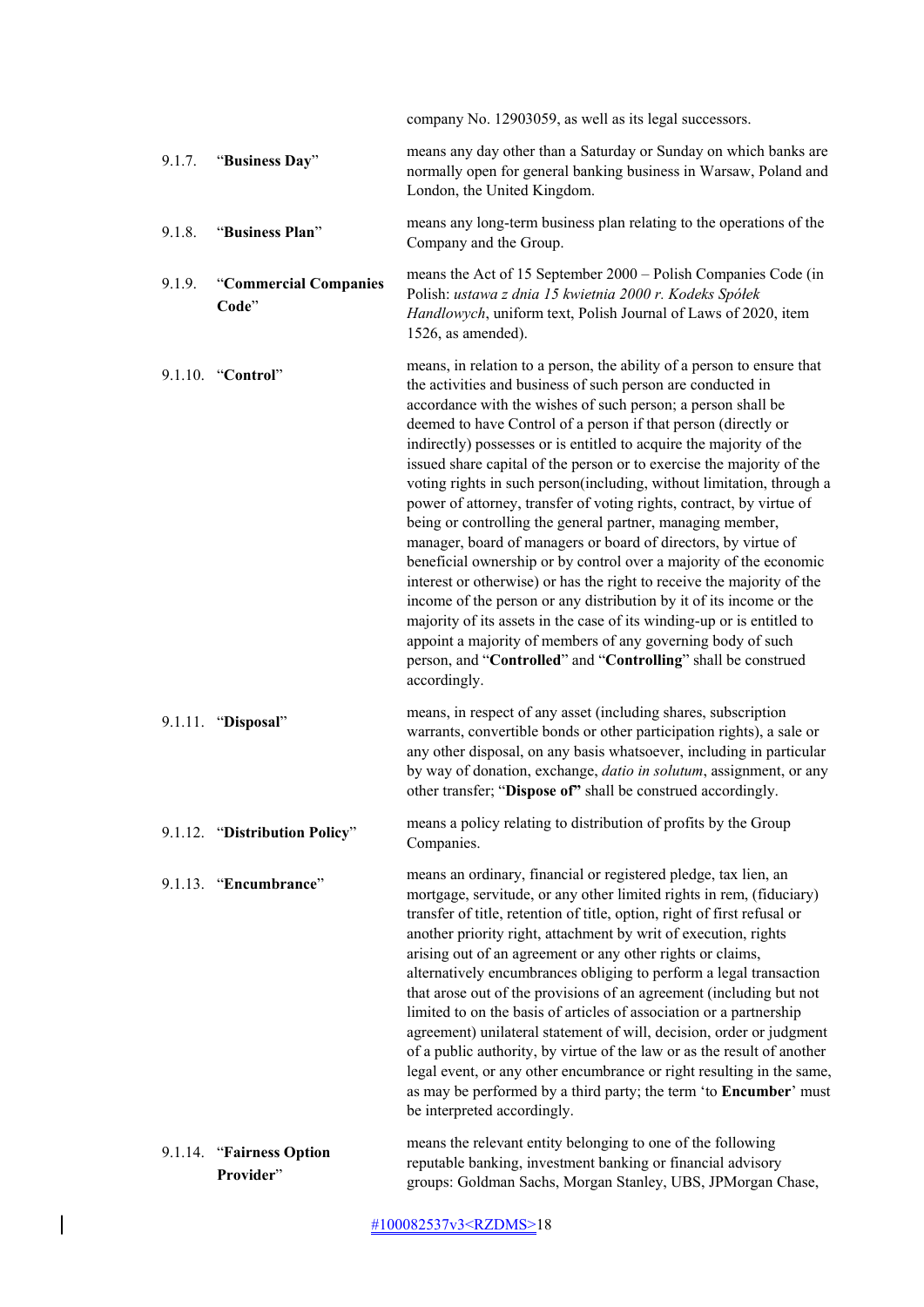|                                          | Citigroup, Barclays Investment Bank, Deutsche Bank, Nomura,<br>Bank of America Merrill Lynch, HSBC, BNP Paribas, Société<br>Générale, Royal Bank of Scotland, Scotiabank, Bank of Montreal,<br>Canadian Imperial Bank of Commerce (CIBC), Santander, BBVA,<br>EY, Deloitte, KPMG or PwC.                                                                                                                                                                                                                                                                                                                                        |  |
|------------------------------------------|---------------------------------------------------------------------------------------------------------------------------------------------------------------------------------------------------------------------------------------------------------------------------------------------------------------------------------------------------------------------------------------------------------------------------------------------------------------------------------------------------------------------------------------------------------------------------------------------------------------------------------|--|
| 9.1.15. "General Meeting"                | means the general meeting of the Company (in Polish: Walne<br>Zgromadzenie).                                                                                                                                                                                                                                                                                                                                                                                                                                                                                                                                                    |  |
| 9.1.16. "Good Industry Practice"         | means the practice of a person exercising that degree of skill,<br>diligence, prudence, foresight and care reasonably expected of a<br>skilled and experienced developer and operator of energy projects<br>in the relevant technology internationally.                                                                                                                                                                                                                                                                                                                                                                         |  |
| 9.1.17. "Governmental<br>Authority"      | means any supra-national, national, state, municipal or local<br>government in any country (including any subdivision, court or<br>other tribunal of competent jurisdiction, administrative agency or<br>commission or other authority of the same) or any<br>quasi-governmental, industry or trade, or private body exercising<br>any regulatory or quasi-regulatory, taxing, importing or other<br>governmental or quasi-governmental power or authority in any<br>country, including securities exchanges, energy regulatory<br>authorities, competition authorities, data protection authorities and<br>the European Union. |  |
| 9.1.18. "Group" and "Group<br>Companies" | means the Company together with all entities in which the<br>Company holds, whether directly or indirectly, any shares or other<br>participation rights, and a Group Company means any of those<br>entities.                                                                                                                                                                                                                                                                                                                                                                                                                    |  |
| 9.1.19. "Law"                            | means, to the extent they apply to a given person, any EU, federal,<br>state or local statute, law, ordinance or code, or any secondary<br>legislation, regulations or generally applicable interpretations issued<br>by any competent Governmental Authority pursuant to any of the<br>foregoing, as well as any decision, order, writ, injunction, directive,<br>judgment or decree of any competent Governmental Authority.                                                                                                                                                                                                  |  |
| 9.1.20. "Management Board"               | means the management board of the Company (in Polish: zarząd).                                                                                                                                                                                                                                                                                                                                                                                                                                                                                                                                                                  |  |
| 9.1.21. "Mansa"                          | means Mansa Investments sp. z o.o. (KRS No. 371763), as well as<br>its legal successors.                                                                                                                                                                                                                                                                                                                                                                                                                                                                                                                                        |  |
| 9.1.22. "Material Agreement"             | means any and all:                                                                                                                                                                                                                                                                                                                                                                                                                                                                                                                                                                                                              |  |
|                                          | shareholder agreements, joint venture agreements and other<br>(i)<br>types of agreements relating to similar type of investments<br>and long term partnering; and                                                                                                                                                                                                                                                                                                                                                                                                                                                               |  |
|                                          | power purchase and sale agreements, certificates of origin of<br>(ii)<br>renewable energy (green certificates) purchase and sale<br>agreements, gas purchase and sale agreements European<br>Union Allowance (EUA) purchase and sale agreements and<br>other related or similar agreements, other than transactions<br>(a) concerning power and certificates of origin of renewable<br>energy (green certificates) generated by the Group's<br>generating assets with delivery period up to three years, (b)<br>effected in performance of framework agreements concluded                                                       |  |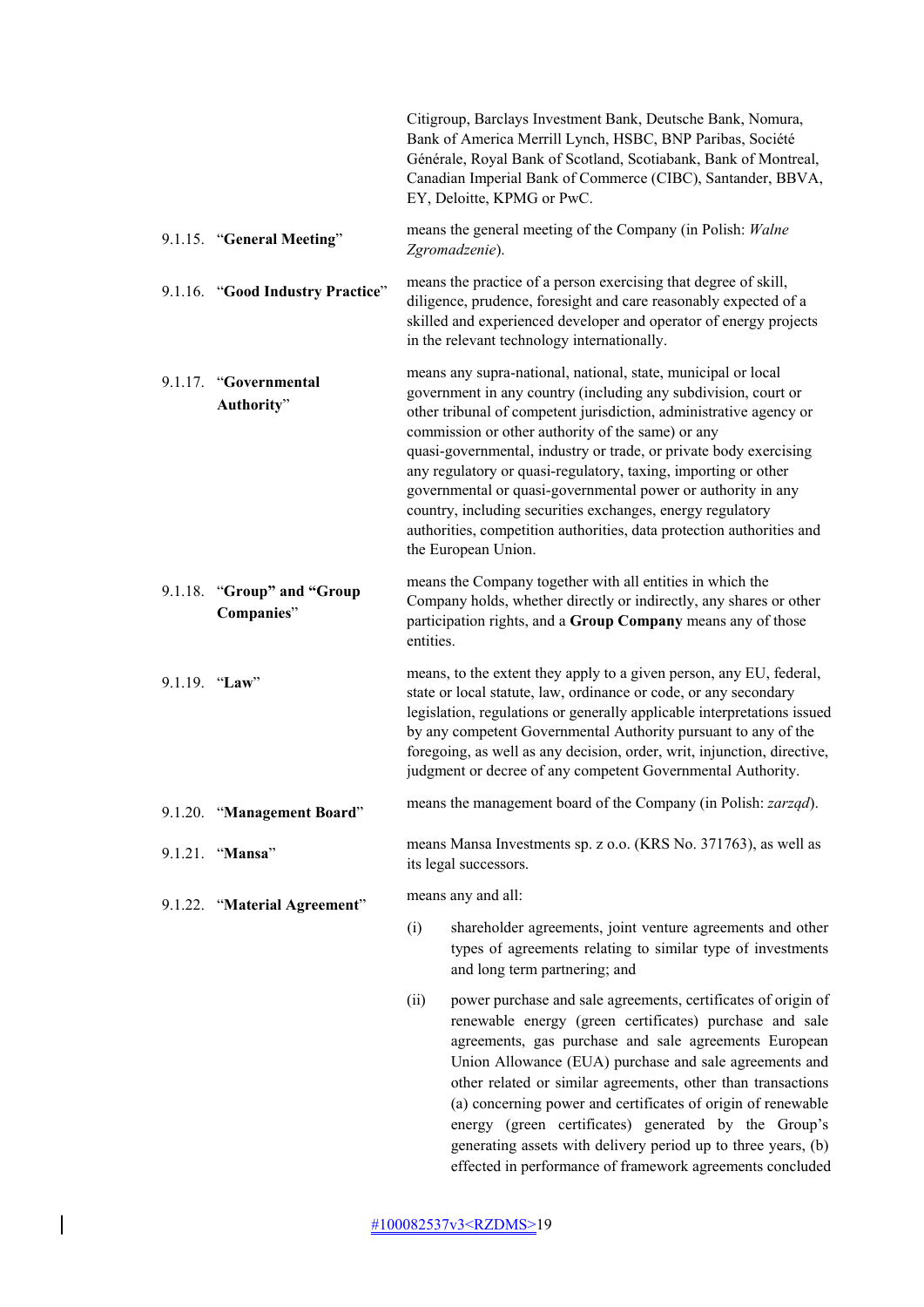by Group Companies (within the Group or with third parties), (c) concerning purchase of power or certificates of origin by the Group Companies for own needs or (d) purchases and sales executed with third parties as part of proprietary trading activities in compliance with the Budget and strategy for Trading and Sales operating segment and based on risk mandates and limits approved according to the Risk Management Policy for Polenergia Obrót S.A. currently in force;

as well as the following types of agreements if the total value of payments over the term of the given contract (excluding value-added or similar taxes) exceeds EUR 1,000,000:

- (iii) distribution, transmission and connection agreements related to any Operating Project or Project Under Construction;
- (iv) operation and maintenance or similar agreement related to any Operating Project;
- (v) management services agreement provided by a third-party service provider in respect of any Operating Project; and
- (vi) material contracts for the construction, operation, maintenance or exploitation of any Project Under Construction (including material EPC, O&M and solar modules supply agreements).

9.1.23. "**Material JV**" means such Material Subsidiary in which a Material Subsidiary Co-Investor holds any shares or other participation rights or instruments.

9.1.24. "**Material Subsidiary Co-Investor**" means any entity, other than a Group Company, which holds any shares or other participation rights or instruments in any Material Subsidiary and which is a party to a shareholders or other agreement with a Group Company regarding investment in such Material Subsidiary.

- 9.1.25. "**Material Subsidiary**" means any Group Company in which the Company directly or indirectly, holds any shares or other participation rights or instruments, which represents and stands for least 5% of the revenues, profits or assets in the last consolidated financial statement of the Company; provided that, without limiting the foregoing, the following entities are deemed to be Material Subsidiaries:
	- (i) MFW Bałtyk I sp. z o.o.;
	- (i) MFW Bałtyk II sp. z o.o.;
	- (ii) MFW Bałtyk IIII sp. z o.o.;
	- (iii) Polenergia Obrót S.A.;
	- (iv) Polenergia Dystrybucja sp. z o.o.; and

(v) Polenergia Elektrociepłownia Nowa Sarzyna sp. z o.o. 9.1.26. "**Minimum Distribution**" means the aggregate amount of distributions (including any interim distributions, if such are approved at any point in time during a given accounting year) approved with respect to any given year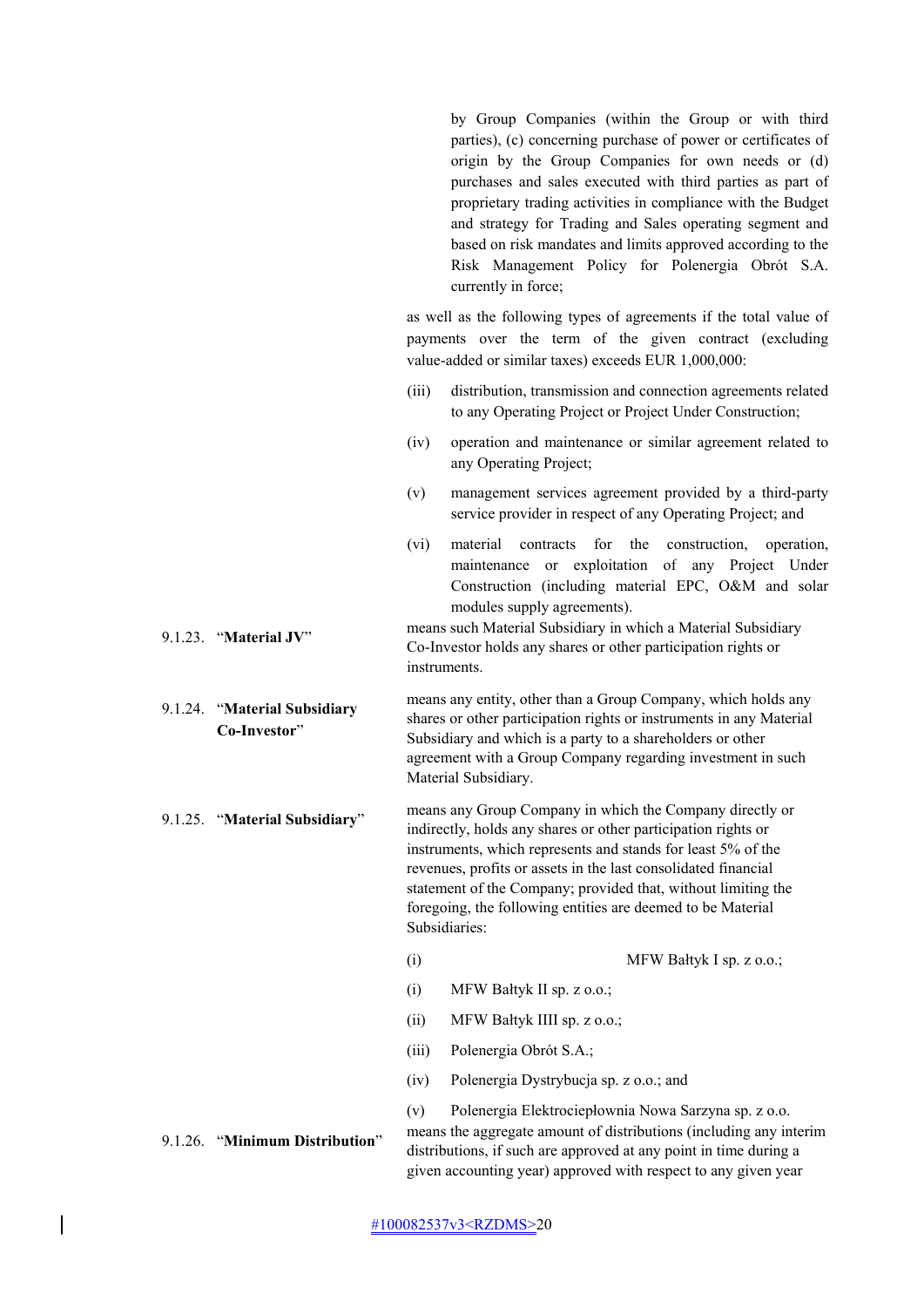calculated in accordance with the formula specified in the Distribution Policy.

9.1.27. "**New Ventures**" means such investments and initiatives, whether grown organically or through acquisitions and other investments into new projects, whether by incorporating or acquiring new Group Companies or by expanding the business operations of existing Group Companies, or otherwise.

9.1.28. "**Operating Project**" means a project which produces electricity and holds a relevant license for generation of electricity.

9.1.29. "**Ordinary Course of Business**" means business activities falling within the range of activities conducted by the Company or any of the Material Subsidiaries, in each case as a going concern and within the 2 (two) years period directly preceding the given relevant date (as the context requires), consistent with the Group's respective past customs and business practices, carried out in compliance with applicable Laws and on an arms' length basis, reasonably necessary to effectively and properly manage:

- (i) the Operating Projects in accordance with Good Industry Practice and local market practice; or
- (ii) the development of pipeline projects in accordance with Good Industry Practice and local market practice and the completion of any construction actions, and the undertaking of any other required steps, until any other assets (including Projects Under Construction, pipelines or secured tariff projects) become Operating Projects and, where a given project benefits or may benefit from any relevant support system, the fulfilment of all of the conditions required under such support system.

9.1.30. "**Project Under Construction**" means a project at the stage before obtainment of a relevant license for generation of electricity and commencement of electricity production.

9.1.31. "**Qualified Rejected New Venture**" means a New Venture which: (i) is consistent with (although not necessarily envisaged in) the Business Plan from time to time and (ii) satisfies the Required Investment Criteria, in relation to which the Supervisory Board has twice failed to adopt a resolution on the approval of such New Venture as a result of all members of the Supervisory Board appointed by Brookfield pursuant to Section 5.4.2 voting against such resolution.

9.1.32. "**Related Party**" of any person, means such person's Affiliate or related party (*jednostka powiązana*) within the meaning of Article 3 item 1 point 43 of the Accounting Act of 29 September 1994 (as amended).

9.1.33. "**Required Investment Criteria**" means the investment criteria that Mansa and Brookfield expect that a New Venture will satisfy, as agreed between Mansa and Brookfield and notified to the Company, in order to provide, among other things, appropriate guidance to the Management Board when sourcing and considering any available or potential investment opportunities.

9.1.34. "**Shares**" means any and all shares in the Company's share capital at any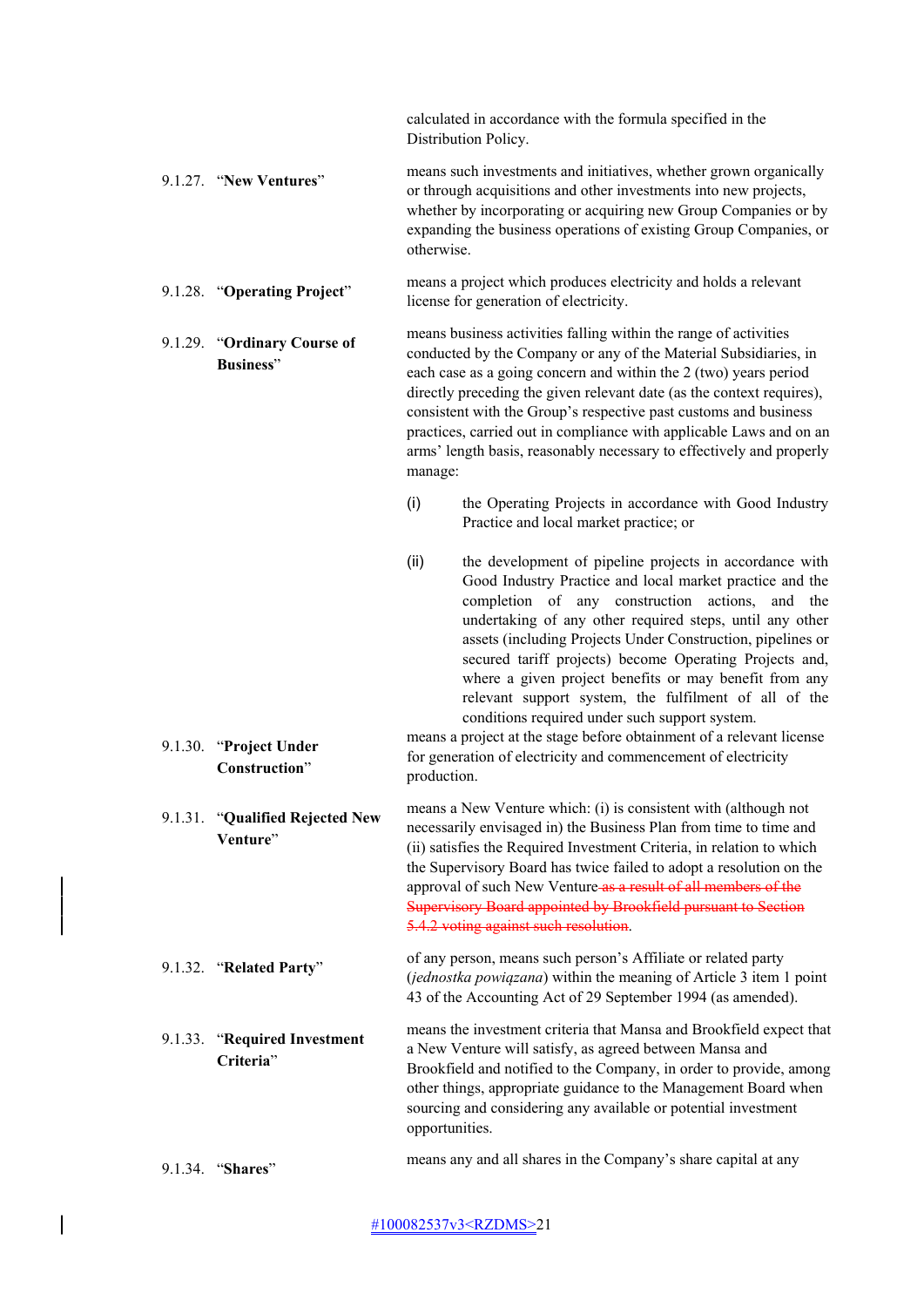given point in time, and "**Share**" means any one of them.

| 9.1.35. "StatutesStatute"   | means these statutes statute of the Company (in Polish: statut).                                                                                                                                       |
|-----------------------------|--------------------------------------------------------------------------------------------------------------------------------------------------------------------------------------------------------|
| 9.1.36. "Supervisory Board" | means the supervisory board of the Company (in Polish: Rada<br>Nadzorcza).                                                                                                                             |
| 9.1.37. "Valuation Expert"  | means an independent entity elected by the Supervisory Board to be<br>appointed to provide the Company with the fair market value of<br>new Shares for the purposes of any share capital increases, if |
|                             | applicable.                                                                                                                                                                                            |

§2

The amendment  $\frac{af_0}{f_0}$  the Company's Articles of Association referred to in §1 of this resolution shall come into force on the date of registration thereof in the register of entrepreneursRegister of Business Entities of the National Court Register.

§3

The Supervisory Board shall be authorised to adopt the consolidated text of the Articles of Association including the amendments referred to in this resolution.

 $\overline{\phantom{a}}$